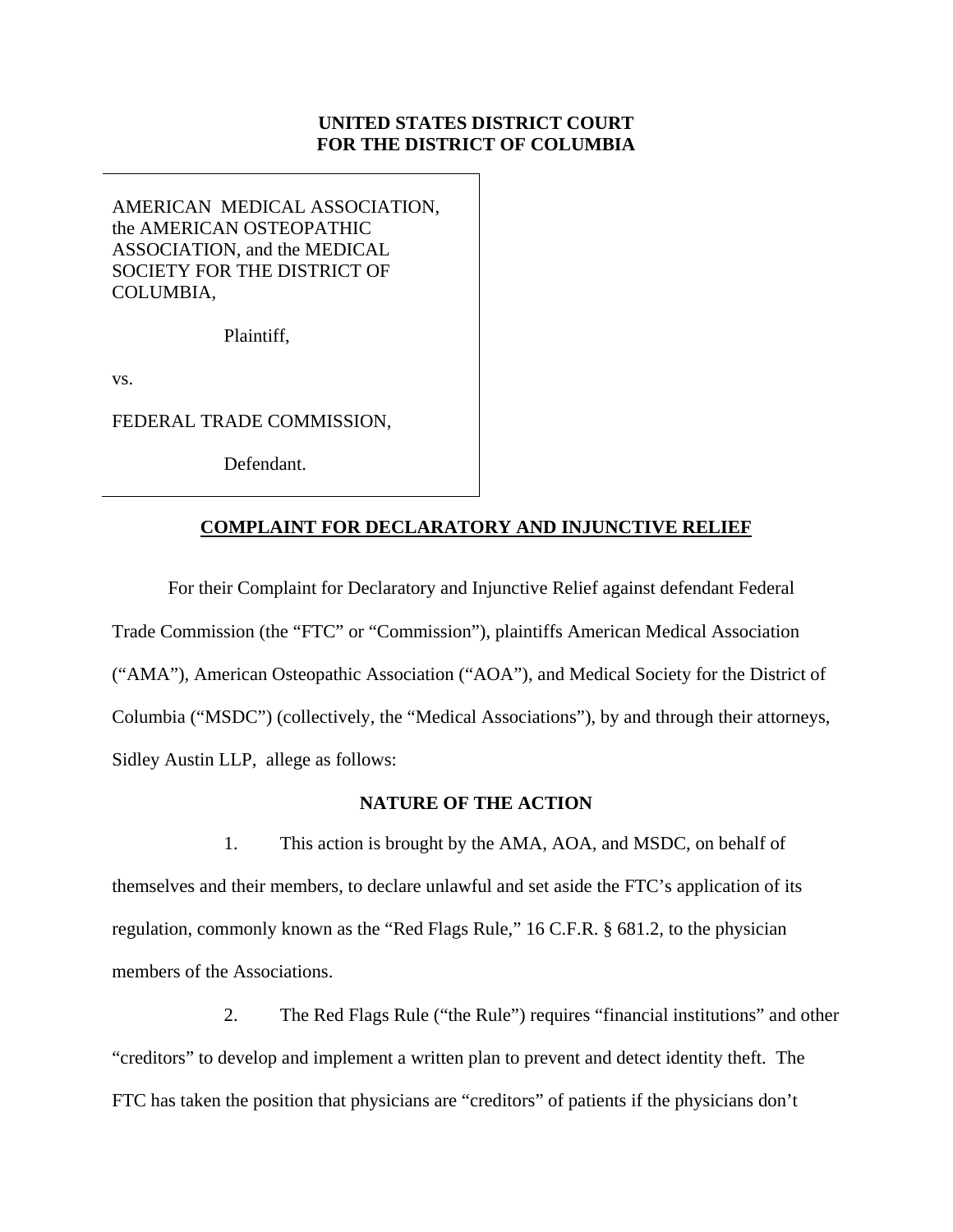receive payment in full at the time of providing care to the patients. The FTC has announced that physicians must comply with the Red Flags Rule by June 1, 2010. See ¶¶ 50-51, infra.

3. In applying the Red Flags Rule to physicians who do not require payment in full at the time of providing care to patients, the FTC is exceeding its statutory authority and acting arbitrarily and capriciously. In so doing, the FTC has also failed to follow the notice and comment process required by the Administrative Procedure Act, 5 U.S.C. § 553.

4. Timely judicial relief is required to stop the FTC's unlawful enforcement of the Red Flags Rule against members of the Medical Associations.

#### **PARTIES**

5. Plaintiff AMA is the largest national professional association of physicians, residents, and medical students. Through state and specialty medical societies seated in the AMA's House of Delegates, substantially all physicians in the United States participate in developing AMA policy. AMA's mission is to promote the art and science of medicine and the betterment of public health. The AMA's physician members practice in every medical specialty and in every state. A not-for-profit corporation organized under the laws of Illinois, the AMA's headquarters are at 515 N. State Street, Chicago, IL 60654.

6. Among the basic purposes of the AMA is to safeguard the patientphysician relationship, which is fundamental to quality patient care. The AMA promulgates rules of ethical conduct for the medical profession. These rules are published in the *Code of Medical Ethics*. They require physicians to maintain strict patient confidentiality and privacy of information disclosed by and to patients. The AMA seeks to protect members from undue government interference in their medical practices and in the conduct of their offices. The AMA also opposes government regulation of physicians that burdens the provision of health care but does not lead to an improvement in such care.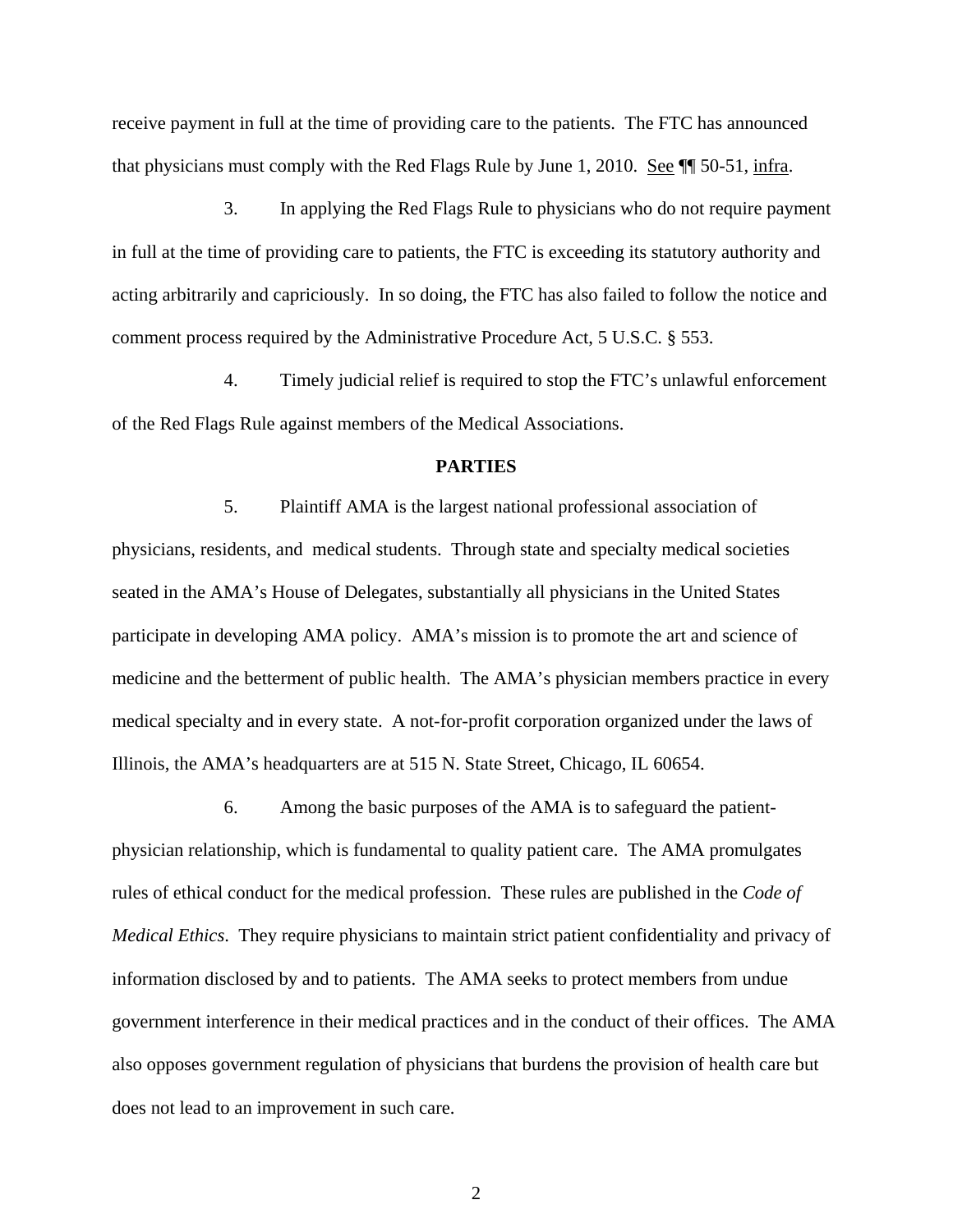7. Plaintiff AOA is a national professional association representing more than 67,000 doctors of osteopathic medicine ("DOs"). The AOA's mission is to advance the philosophy and practice of osteopathic medicine by promoting excellence in education, research, and the delivery of quality, cost-effective healthcare within a distinct, unified profession. The AOA is a not-for-profit corporation organized under the laws of the state of Illinois. Its headquarters are at 142 East Ontario Street, Chicago, IL 60611.

8. AOA has established ethical and professional standards for osteopathic physicians. These standards are published in its official *Code of Ethics*. They require that DOs maintain patient information in strict confidence. The AOA seeks to protect its members from undue government interference in their medical practices and in the conduct of their offices.

9. Plaintiff MSDC is part of the federation of state, county, and specialty medical societies that constitute the American Medical Association. MSDC has approximately 2,000 physician members, most of whom practice in the District of Columbia and surrounding counties. MSDC seeks to promote the well-being of physicians in metropolitan Washington, D.C. and their patients, to establish high standards of character and professionalism, and to safeguard the integrity of the physician-patient relationship. MSDC seeks to protect its members from undue government interference in their medical practices and in the conduct of their offices. A not-for-profit corporation founded in 1817 and chartered by an Act of Congress in 1819, MSDC has its headquarters at 1115 30th Street, NW, Washington, DC 20007.

10. The AMA and MSDC appear herein in their personal capacities and also as representatives of the Litigation Center of the AMA and the State Medical Societies. The Litigation Center was formed in 1995 as a coalition of the AMA and private, voluntary, nonprofit state medical societies to represent the views of organized medicine in the courts in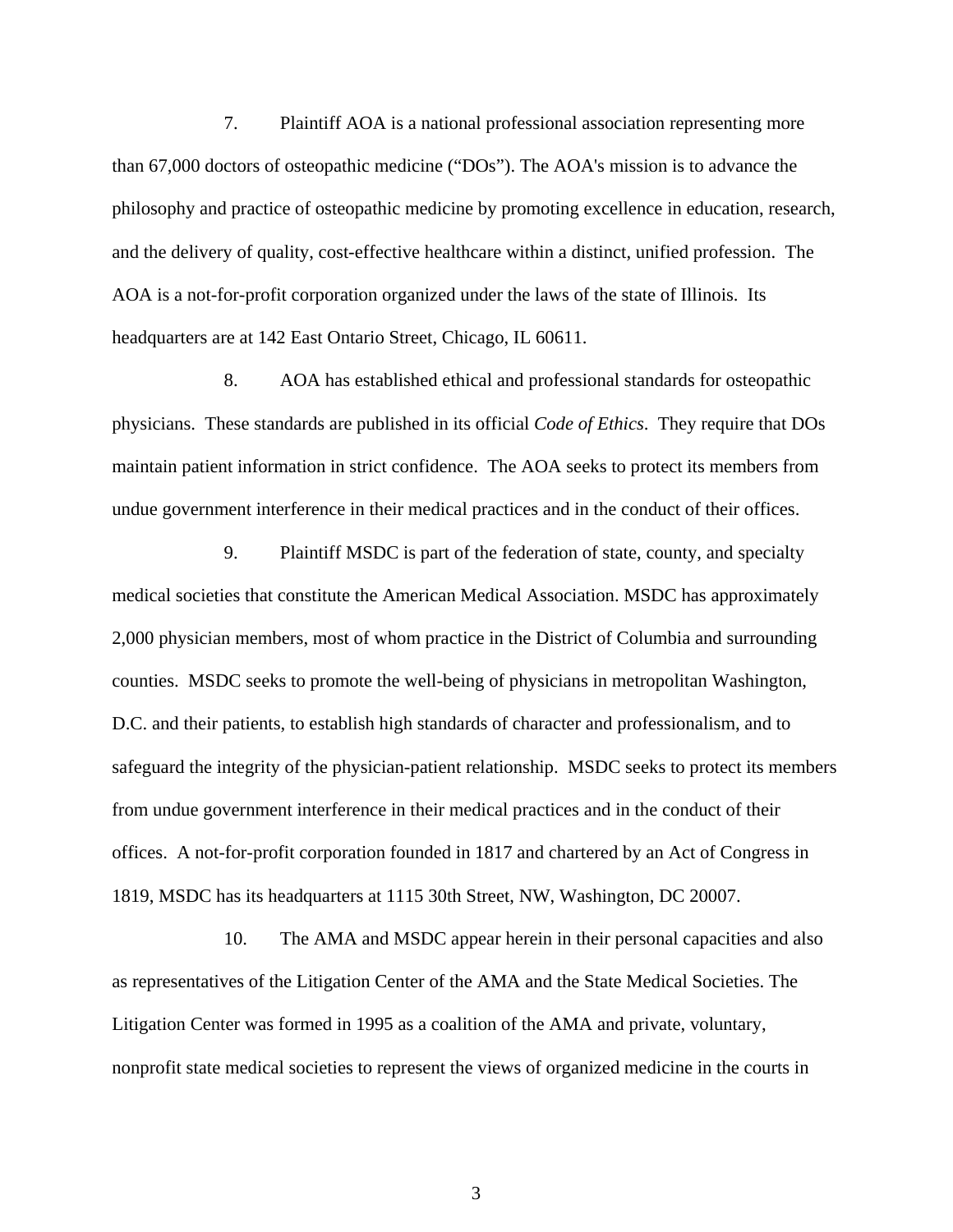11. AMA, AOA, and MSDC each have been injured by being required to incur the costs of advising members on compliance with the Red Flags Rule even though the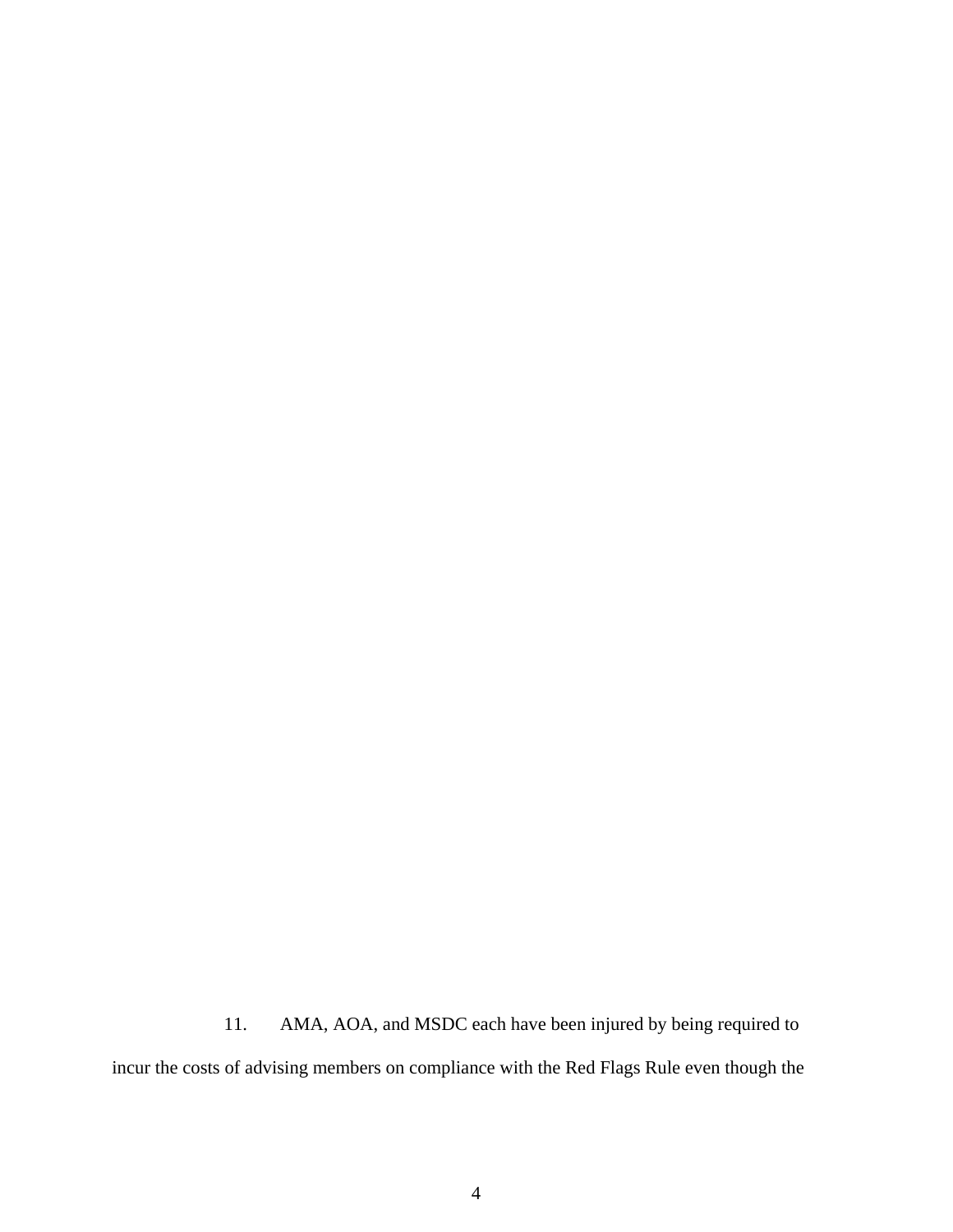#### Hunt v.

Washington State Apple Advertising Commission, 432 U.S. 333, 343 (1977). Specifically, the members of each organization would have standing to sue in their own right. The interests at stake in this case are germane to the organizational purposes of each of the associations. Moreover, neither the claims asserted nor the relief requested requires the participation of individual members of the associations.

12. Defendant FTC is an independent agency of the United States. See 15 U.S.C. § 41 et seq. It promulgated the Red Flags Rule pursuant to the Fair and Accurate Credit Transactions Act of 2003 ("FACTA"), 15 U.S.C. § 1681 et seq. The FTC's headquarters are at 600 Pennsylvania Avenue, NW, Washington, D.C. 20580.

13. Sovereign immunity does not preclude this suit because this is "an action in a court of the United States seeking relief other than money damages and stating a claim that an agency or an officer or employee thereof acted or failed to act in an official capacity or under color of legal authority." 5 U.S.C. § 702.

#### **JURISDICTION AND VENUE**

14. This Court has jurisdiction over this action pursuant to 28 U.S.C. § 1331.

15. The relief requested by the Medical Associations is authorized by 5 U.S.C. § 702 (Administrative Procedure Act); 28 U.S.C. § 1651 (All Writs Act); 28 U.S.C. § 2201 (Declaratory Judgment Act); and 28 U.S.C. § 2202 (further relief). The Medical Associations have a right to bring this action pursuant to the judicial-review provision of the Administrative Procedure Act, 5 U.S.C. § 702, and the implied nonstatutory review procedure provided by 28 U.S.C. § 1331.

16. Venue lies in this district under 28 U.S.C. § 1391(e).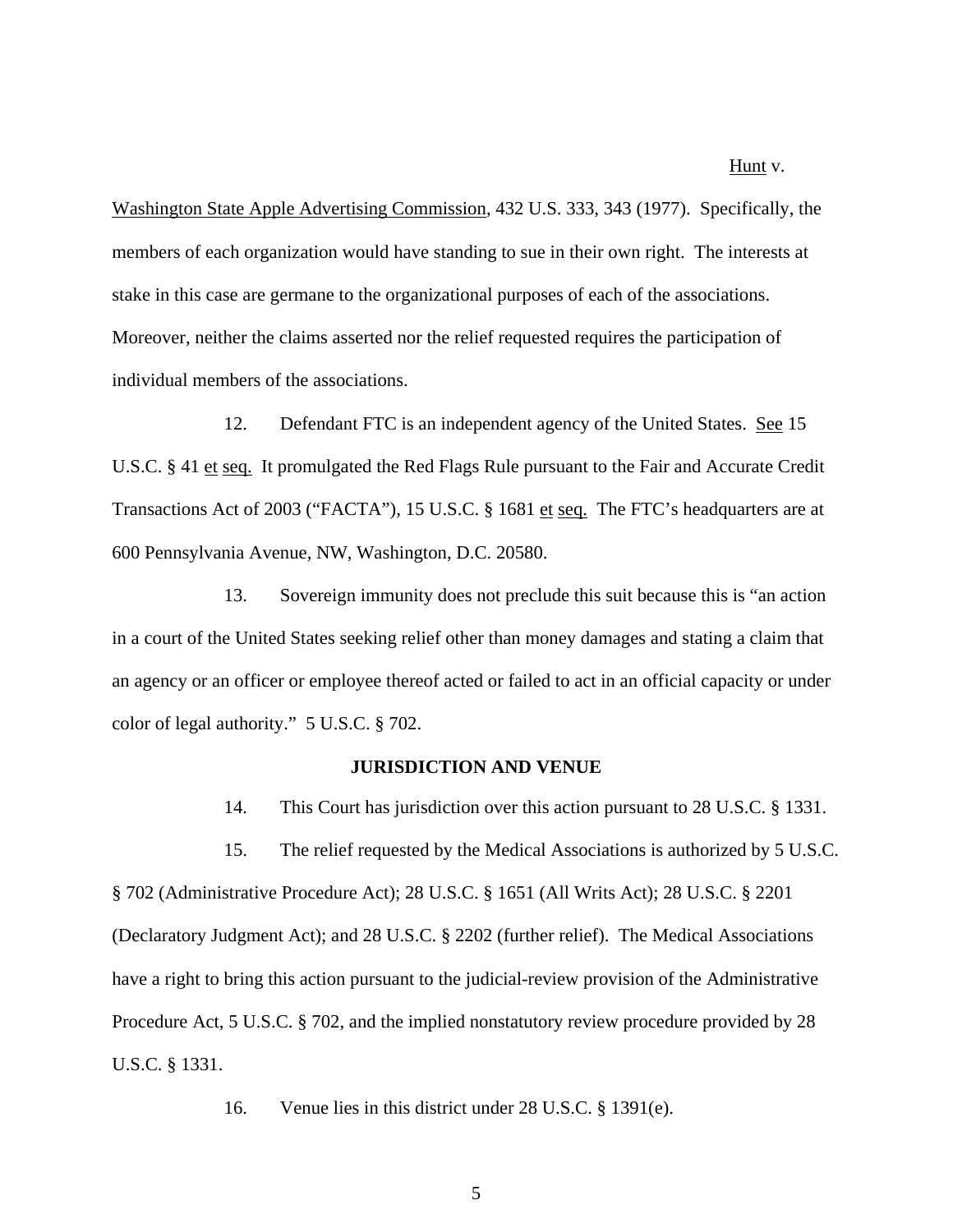### **BACKGROUND AND FACTUAL ALLEGATIONS**

#### **The Fair and Accurate Credit Transactions Act of 2003**

17. Congress enacted FACTA in late 2003. See Pub. L. No. 108-159, 117

Stat. 1952 (codified at 15 U.S.C. §§ 1681-1681x (Supp. I 2007)).

18. FACTA includes a number of measures intended to improve the accuracy

of credit transactions and to curb identify theft, including entitling each American to one free

annual credit report and enabling consumers to place fraud alerts in their credit files.

19. Section 114 of FACTA, 15 U.S.C. § 1681m, directs the FTC and other

federal agencies to issue guidelines and regulations regarding identity theft. It states, in relevant

part:

(e) RED FLAG GUIDELINES AND REGULATIONS REQUIRED.

(1) GUIDELINES. The Federal banking agencies, the National Credit Union Administration, and the [FTC] shall jointly, with respect to the entities that are subject to their respective enforcement authority under section 621 [15 U.S.C. § 1681s]—

(A) establish and maintain guidelines for use by each financial institution and each creditor regarding identity theft with respect to account holders at, or customers of, such entities, and update such guidelines as often as necessary; [and]

(B) prescribe regulations requiring each financial institution and each creditor to establish reasonable policies and procedures for implementing the guidelines established pursuant to subparagraph (A), to identify possible risks to account holders or customers or to the safety and soundness of the institution or customers[.]

. . .

### (2) CRITERIA.

(A) IN GENERAL. In developing the guidelines required by paragraph (1)(A), the agencies described in paragraph (1) shall identify patterns, practices, and specific forms of activity that indicate the possible existence of identity theft . . .

See 15 U.S.C. § 1681m(e).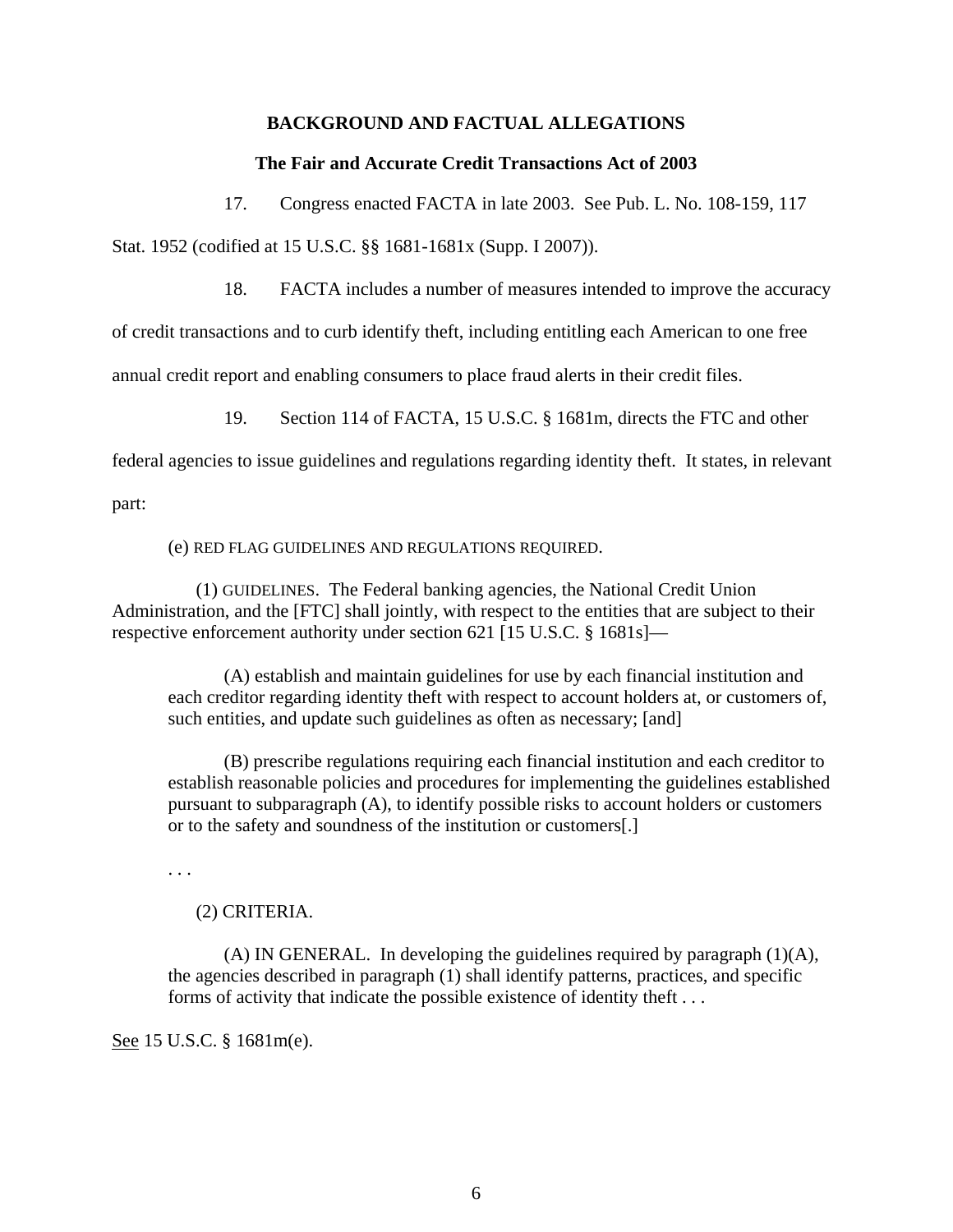20. The FTC is authorized to create and enforce identity theft regulations and guidelines with respect to "financial institutions" and "creditors." The FTC purports to apply the Red Flags Rule to physicians on the theory that physicians are "creditors" within the meaning of FACTA if they don't receive payment from patients at the time that the physician provides care to the patient. Thus, a physician who permits a patient to pay for a medical service after the care has been provided is, in the view of the FTC, a "creditor" within the meaning of FACTA.

21. FACTA, at 15 U.S.C. § 1681a(r)(5), adopts the definitions of "credit" and "creditor" contained in the Equal Credit Opportunity Act ("ECOA"). *See* 15 U.S.C. § 1691a.

22. "Credit" is defined in the ECOA as "the right granted by a creditor to a debtor to defer payment of debt or to incur debts and defer its payment or to purchase property or services and defer payment therefor." 15 U.S.C. § 1691a(d).

23. "Creditor" is defined in the ECOA as "any person who regularly extends, renews, or continues credit; any person who regularly arranges for the extension, renewal, or continuation of credit; or any assignee of an original creditor who participates in the decision to extend, renew, or continue credit." 15 U.S.C. § 1691a(e).

#### **The Proposed Red Flags Rule**

24. On July 18, 2006, the FTC and several other executive agencies jointly issued a proposed rule to begin implementation of FACTA. See Identity Theft Red Flags and Address Discrepancies Under the Fair and Accurate Credit Transactions Act of 2003, 71 Fed. Reg. 40,786 (July 18, 2006) (the "Proposed Red Flags Rule").

25. Among other things, the Proposed Red Flags Rule required creditors to create written identity theft prevention programs tailored specifically to a particular creditor's business.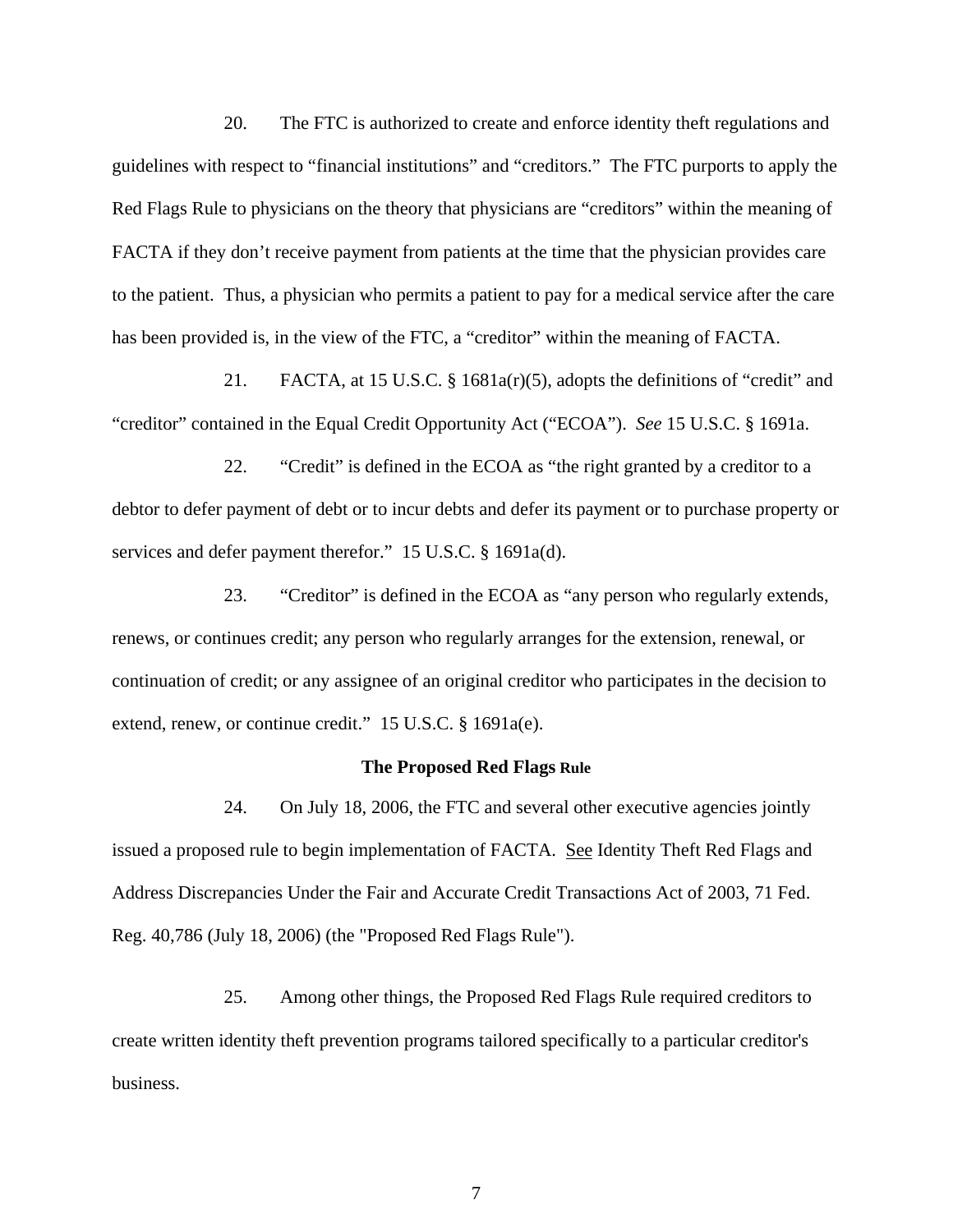26. The Proposed Red Flags Rule provided no indication that the FTC or its

sister agencies deemed physicians to fall within the statutory definition of "creditor."

#### **The Final Red Flags Rule**

27. On November 9, 2007, the FTC and several other executive agencies

jointly issued a final rule to implement FACTA. See Identity Theft Red Flags and Address

Discrepancies Under the Fair and Accurate Credit Transactions Act of 2003, 72 Fed. Reg. 63,718

(Nov. 9, 2007) (the "Final Red Flags Rule").

28. The Final Red Flags Rule, like the Proposed Red Flags Rule, required

"creditors" to develop written identity theft prevention programs. It states in pertinent part:

## **§ 681.2 Duties regarding the detection, prevention, and mitigation of identity theft.**

(a) *Scope.* This section applies to financial institutions and creditors that are subject to administrative enforcement of the FCRA by the Federal Trade Commission pursuant to 15 U.S.C. 1681s(a)(1).

(b) *Definitions.* For purposes of this section, and appendix A, the following definitions apply:

*(1) Account* means a continuing relationship established by a person with a financial institution or creditor to obtain a product or service for personal, family, household or business purposes. Account includes:

(i) An extension of credit, such as the purchase of property or services involving a deferred payment; and

(ii) A deposit account.

*(2) The term board of directors includes:* 

(i) In the case of a branch or agency of a foreign bank, the managing official in charge of the branch or agency; and

(ii) In the case of any other creditor that does not have a board of directors, a designated employee at the level of senior management.

*(3) Covered account means:* 

(i) An account that a financial institution or creditor offers or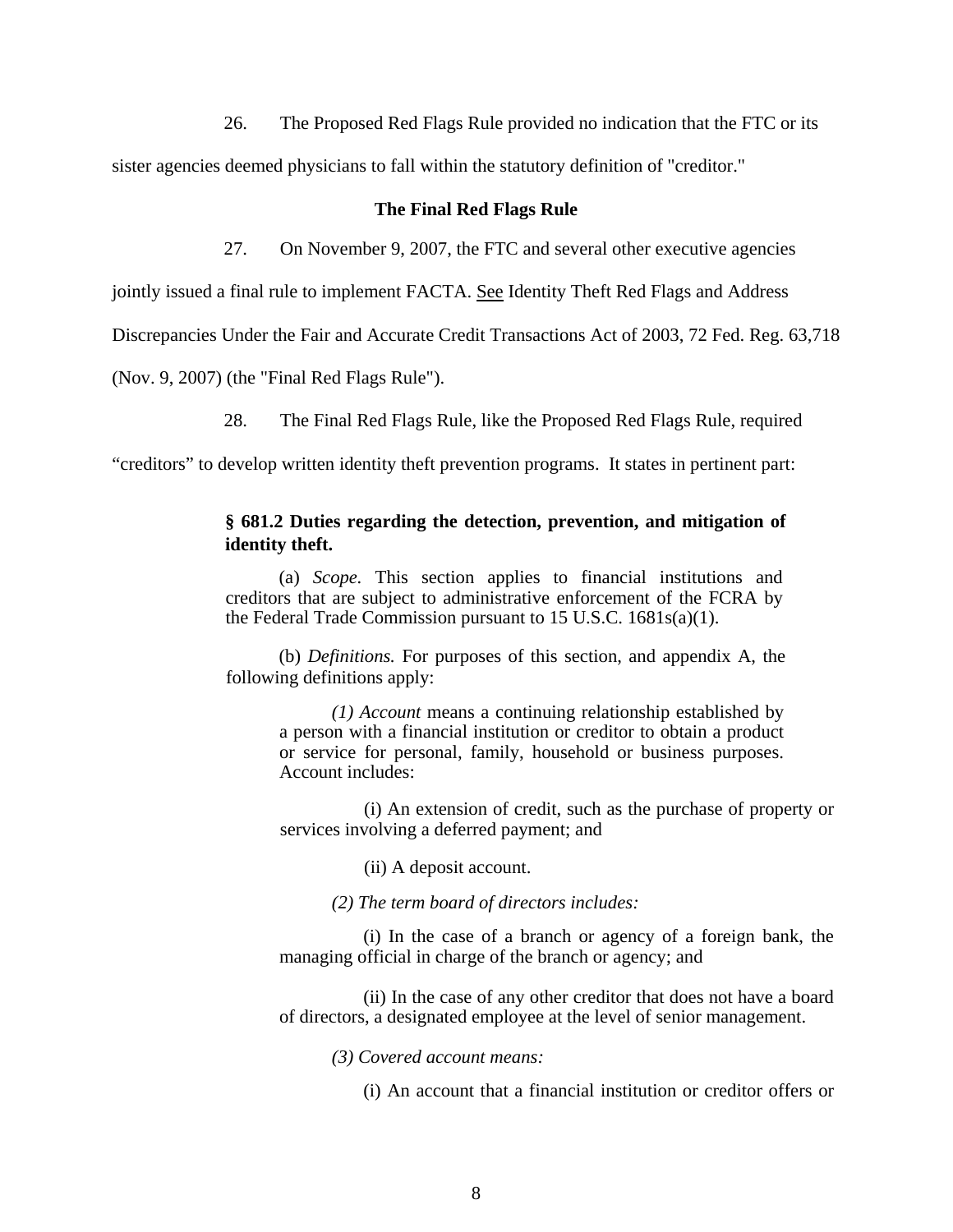maintains, primarily for personal, family, or household purposes, that involves or is designed to permit multiple payments or transactions, such as a credit card account, mortgage loan, automobile loan, margin account, cell phone account, utility account, checking account, or savings account; and

(ii) Any other account that the financial institution or creditor offers or maintains for which there is a reasonably foreseeable risk to customers or to the safety and soundness of the financial institution or creditor from identity theft, including financial, operational, compliance, reputation, or litigation risks.

*(4) Credit has the same meaning as in 15 U.S.C. 1681a(r)(5).* 

*(5) Creditor* has the same meaning as in 15 U.S.C.  $1681a(r)(5)$ , and includes lenders such as banks, finance companies, automobile dealers, mortgage brokers, utility companies, and telecommunications companies*.* 

*(6) Customer* means a person that has a covered account with a financial institution or creditor*.* 

*(7) Financial institution* has the same meaning as in 15 U.S.C. 1681a(t).

*(8) Identity theft* has the same meaning as in 16 CFR 603.2(a).

*(9) Red Flag* means a pattern, practice, or specific activity that indicates the possible existence of identity theft.

*(l0) Service provider* means a person that provides a service directly to the financial institution or creditor.

(c) *Periodic Identification of Covered Accounts*. Each financial institution or creditor must periodically determine whether it offers or maintains covered accounts. As a part of this determination, a financial institution or creditor must conduct a risk assessment to determine whether it offers or maintains covered accounts described in paragraph  $(b)(3)(ii)$  of this section, taking into consideration:

(l) The methods it provides to open its accounts;

n(2) The methods it provides to access its accounts; and

(3) Its previous experiences with identity theft.

(d) Establishment of an Identity Theft Prevention Program.---(l) Program requirement. Each financial institution or creditor that offers or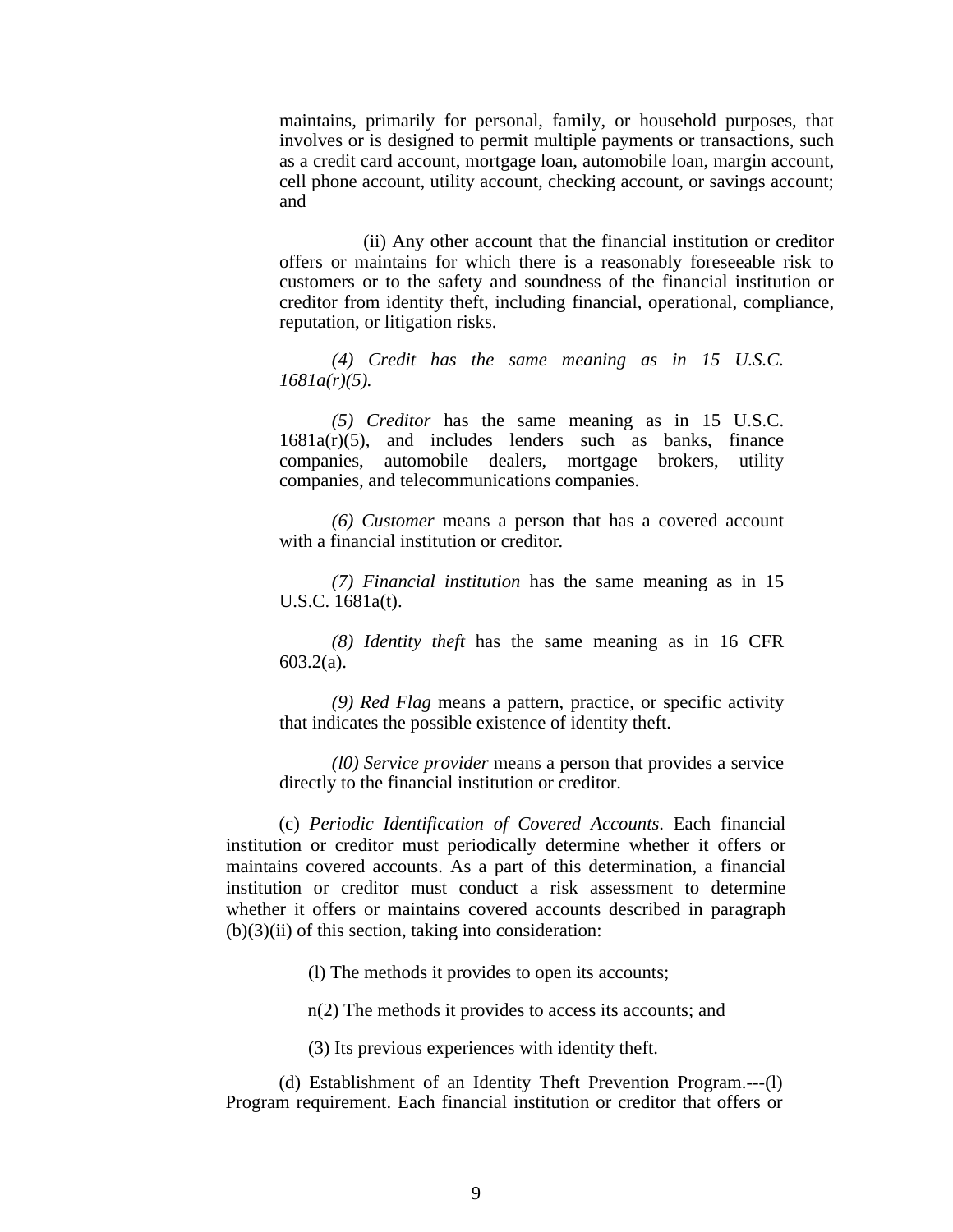maintains one or more covered accounts must develop and implement a written Identity Theft Prevention Program (Program) that is designed to detect, prevent, and mitigate identity theft in connection with the opening of a covered account or any existing covered account. The Program must be appropriate to the size and complexity of the financial institution or creditor and the nature and scope of its activities.

(2) *Elements of the Program*. The Program must include reasonable policies and procedures to:

> (i) Identify relevant Red Flags for the covered accounts that the financial institution or creditor offers or maintains, and incorporate those Red Flags into its Program;

> (ii) Detect Red Flags that have been incorporated into the Program of the financial institution or creditor;

> (iii) Respond appropriately to any Red Flags that are detected pursuant to paragraph  $(d)(2)(ii)$  of this section to prevent and mitigate identity theft; and

> (iv) Ensure the Program (including the Red Flags determined to be relevant) is updated periodically, to reflect changes in risks to customers and to the safety and soundness of the financial institution or creditor from identity theft.

(e) Administration of the Program. Each financial institution or creditor that is required to implement a Program must provide for the continued administration of the Program and must:

(I) Obtain approval of the initial written Program from either its board of directors or an appropriate committee of the board of directors;

(2) Involve the board of directors, an appropriate committee thereof, or a designated employee at the level of senior management in the oversight, development, implementation and administration of the Program;

(3) Train staff, as necessary, to effectively implement the Program;

and

(4) Exercise appropriate and effective oversight of service provider arrangements.

(f) *Guidelines*. Each financial institution or creditor that is required to implement a Program must consider the guidelines in appendix A of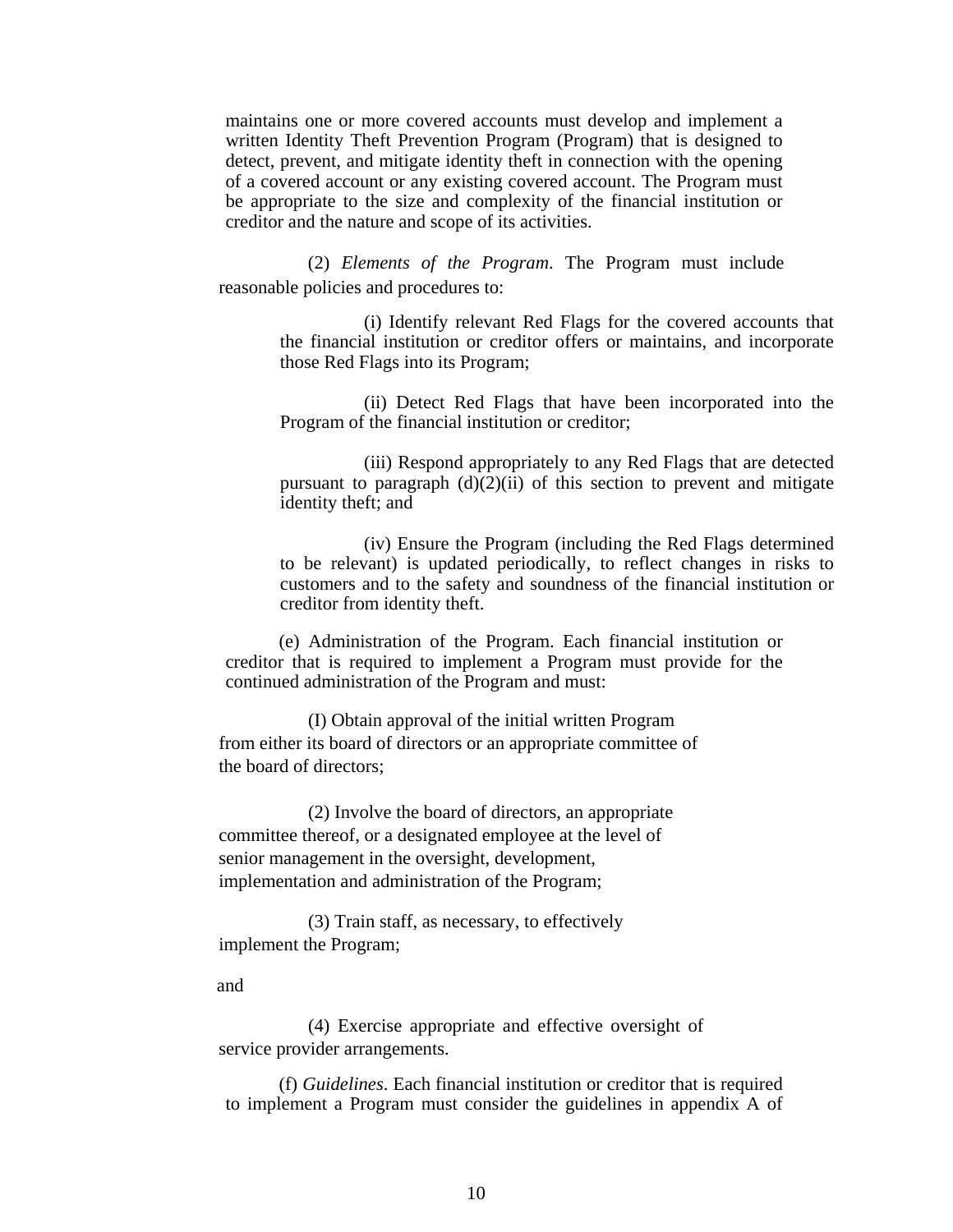this part and include in its Program those guidelines that are appropriate. Final Red Flags Rule, 72 Fed. Reg. at 63,772, 16 C.F.R. § 681.2.

29. The Final Red Flags Rule provided no indication that the FTC intended to apply the Rule to physicians. The only mention of health care services came in the preamble in the Federal Register, which provided that "creditors in the health care field may be at risk of medical identity theft (i.e., identity theft for the purpose of obtaining medical services) and, therefore, must identify Red Flags that reflect this risk." Id. at 63,727. Nowhere in the preamble, let alone the Rule itself, did the FTC indicate that it considered physicians to be "creditors" for purposes of the Final Red Flags Rule.

30. The FTC's public releases regarding the Final Red Flags Rule did not

indicate that physicians are "creditors" when they don't require payment at the time of providing

care to the patient. For example, a June 2008 FTC Business Alert did not list physicians as

among those covered. It stated:

# **Who must comply with the Red Flags Rules?**

The Red Flags Rules apply to "financial institutions" and "creditors" with "covered accounts."

. . .

A creditor is any entity that regularly extends, renews, or continues credit; any entity that regularly arranges for the extension, renewal, or continuation of credit; or any assignee of an original creditor who is involved in the decision to extend, renew, or continue credit. Accepting credit cards as a form of payment does not in and of itself make an entity a creditor. Creditors include finance companies, automobile dealers, mortgage brokers, utility companies, and telecommunications companies. Where non-profit and government entities defer payment for goods or services, they, too, are to be considered creditors. Most creditors, except for those regulated by the Federal bank regulatory agencies and the [National Credit Union Administration], come under the jurisdiction of the FTC.

FTC Business Alert, New 'Red Flag' Requirements for Financial Institutions and Creditors Will

Help Fight Identity Theft (June 2008). Notably, neither physicians nor any other health care

professionals were included in the list of "creditors."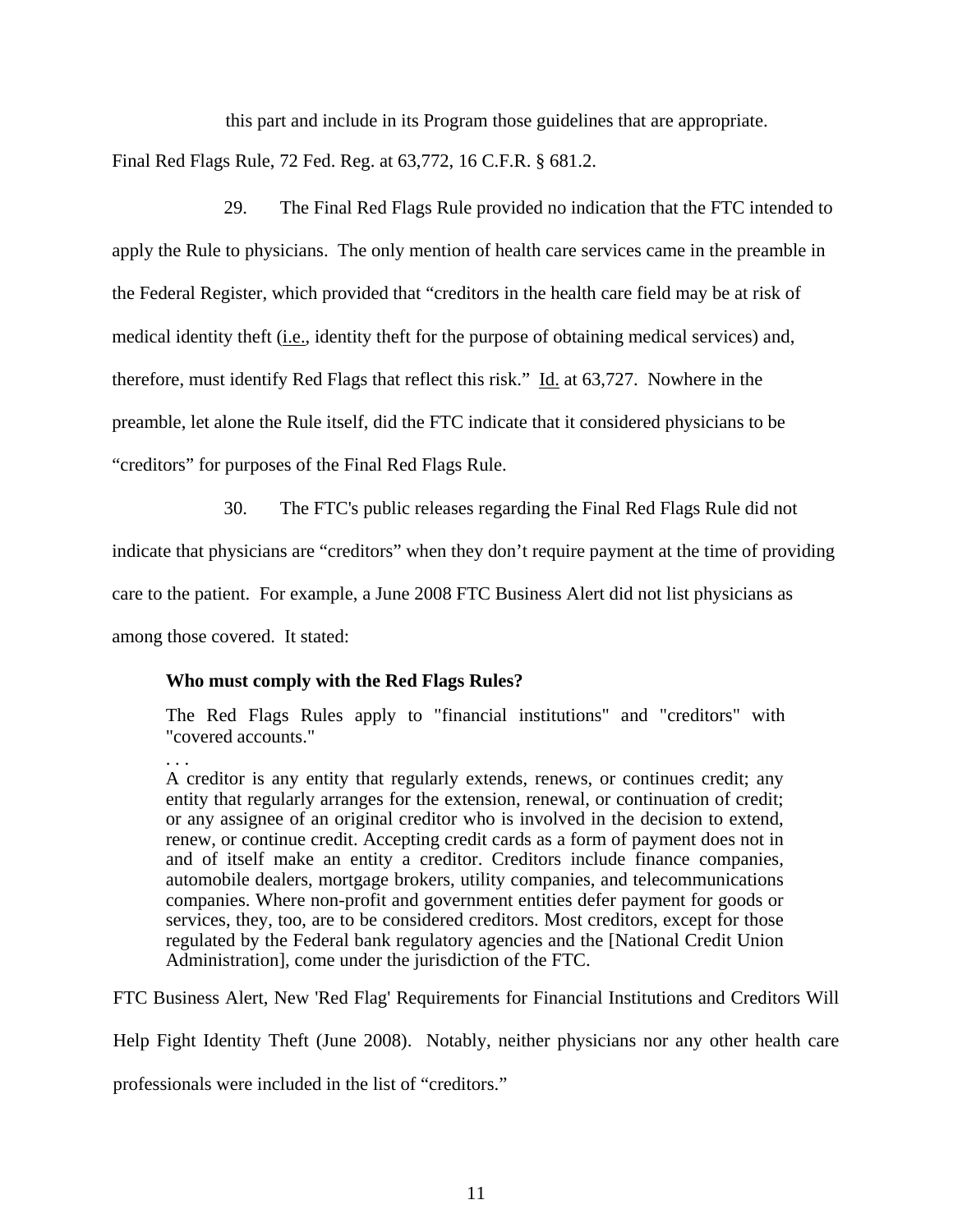31. In a September 2008 press release in the form of an "Article for Business," the FTC described the entities covered by the Final Red Flags Rule as including "finance companies, automobile dealers, mortgage brokers, utilities, and telecommunications companies." The Article ends with a cryptic question: "Have questions about how health care providers can comply with the Rule? Email [RedFlags@ftc.gov.](mailto:RedFlags@ftc.gov)" The Article does not explain why or when physicians might be "creditors" under FACTA or the Final Red Flags Rule.

32. The Final Red Flags Rule originally had an effective date of January 1, 2008, and a "mandatory compliance date" of November 1, 2008. Final Red Flags Rule, 72 Fed. Reg. at 63,718.

### **The FTC's Original Enforcement Policy**

33. On October 22, 2008, the FTC issued a press release suspending enforcement of the Red Flags Rule until May 1, 2009, in order to "give creditors and financial institutions additional time in which to develop and implement written identity theft prevention programs." Press Release, FTC Will Grant Six-Month Delay of Enforcement of 'Red Flags' Rule Requiring Creditors and Financial Institutions to Have Identity Theft Prevention Programs (Oct. 22, 2008).

34. The FTC's October 22, 2008 press release noted that the delay was motivated in part by confusion concerning the scope of the Final Red Flags Rule and the definition of "creditor." It stated:

> [FTC] staff launched outreach efforts last year to explain the Rule to the many different types of entities that are covered by the Rule. . .. During the course of these efforts, [FTC] staff learned that some industries and entities within the FTC's jurisdiction were uncertain about their coverage under the Rule. These entities indicated that they were not aware that they were engaged in activities that would cause them to fall under the [FACTA's] definition of creditor or financial institution. Many entities also noted that, because they generally are not required to comply with FTC rules in other contexts, they had not followed or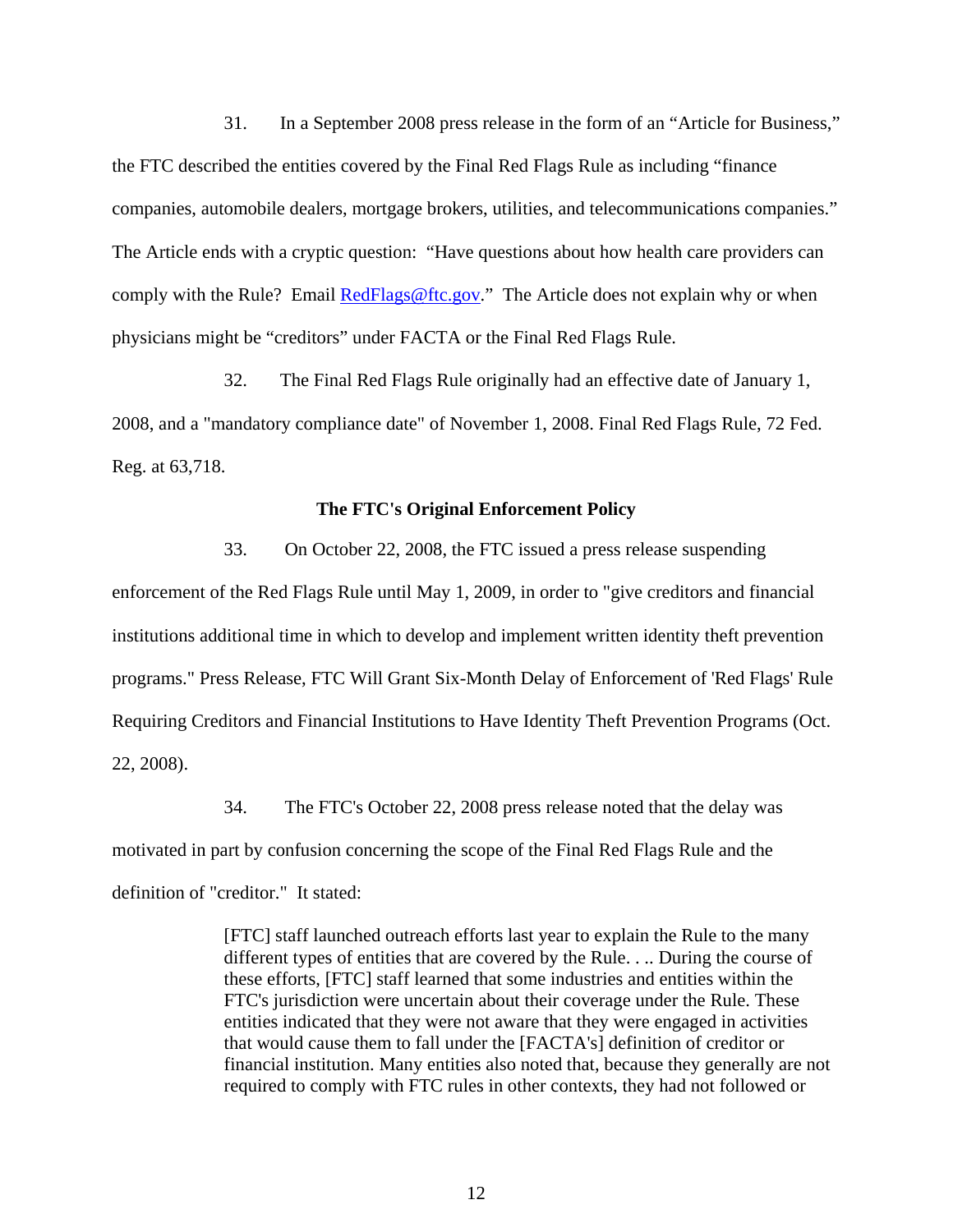even been aware of the rulemaking, and therefore learned of the Rule's requirements too late to be able to come into compliance by November 1,2008.

Id.

35. Also on October 22, 2008, the FTC published on its website a two-page document entitled "FTC Enforcement Policy: Identity Theft Red Flags Rule, 16 CFR 681.2" (the "Enforcement Policy").

36. Neither the October 22, 2008 press release nor the Enforcement Policy provided any indication that physicians who don't demand immediate payment for their services would be subject to the Rule

37. In March of 2009, FTC published on its website a guide to compliance with the Red Flags Rule entitled "Fighting Fraud with the Red Flags Rule: A How-To Guide for Businesses." The compliance guide provides in relevant part:

> The definition of "creditor" is broad and includes business or organizations that regularly defer payment for goods or services or provide goods or services and bill customers later. Utility companies, health care providers, and telecommunications companies are among the entities that may fall within this definition, depending on how and when they collect payment for their services.

Id. at 9-10. While the FTC mentioned "health care providers" in the context of "utility companies" and "telecommunications companies," it gave no indication that physician practices – as opposed to hospitals or managed care organizations -- would be considered "creditors."

### **The FTC's Extended Enforcement Policy**

38. On April 30, 2009, the FTC issued a press release informing the public

that it was extending the Red Flags Rule enforcement deadline until August 1, 2009. See Press

Release, FTC Will Grant Three-Month Delay of Enforcement of 'Red Flags' Rule Requiring

Creditors and Financial Institutions to Adopt Identity Theft Prevention Programs (Apr. 30,

2009).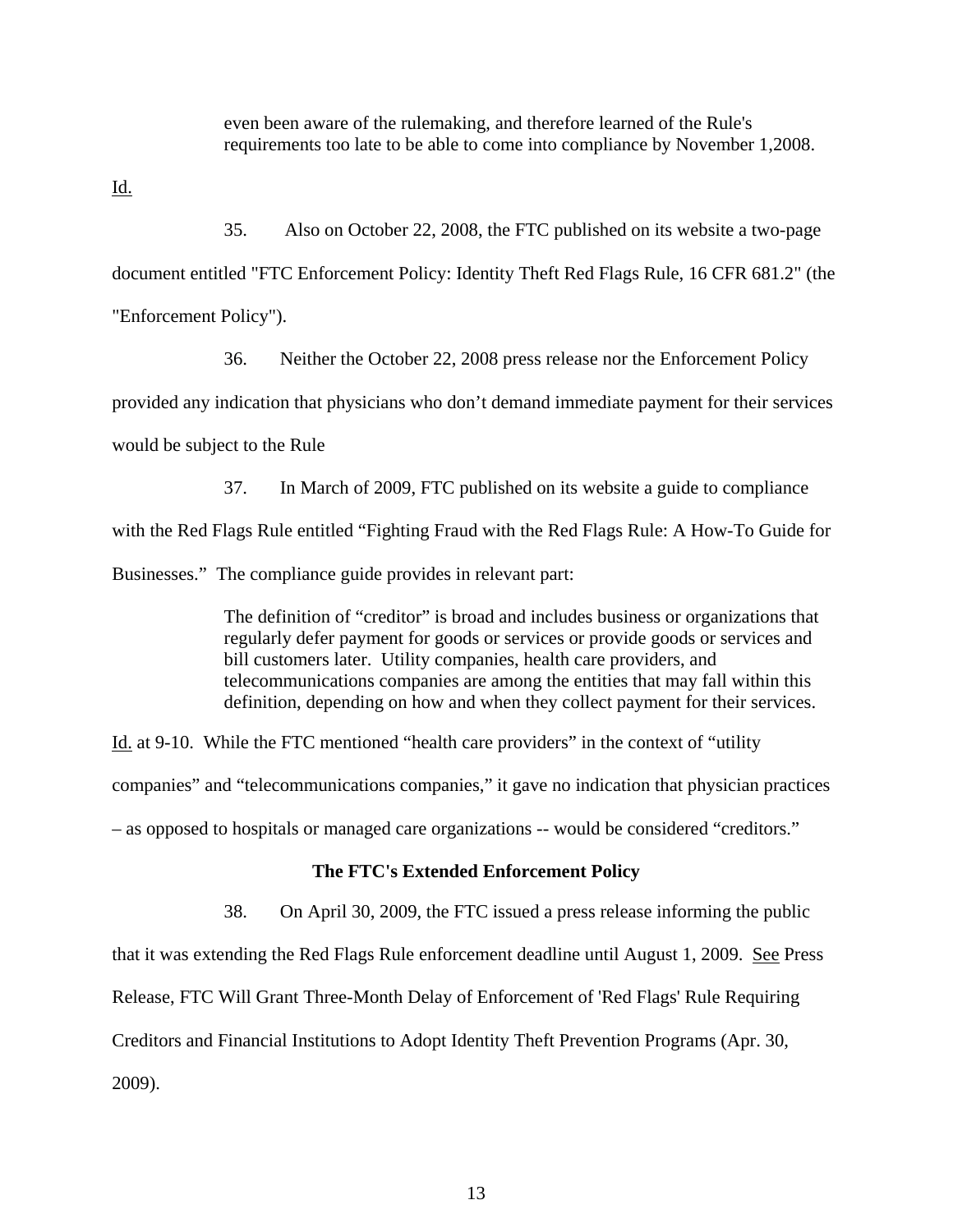39. In the press release, the FTC Chairman noted an "ongoing debate"

concerning the scope of FACTA. Id.

40. Also on April 30, 2009, the FTC published on its website a three-page

document entitled "FTC Extended Enforcement Policy: Identity Theft Red Flags Rule, 16 CFR

681.1" (the "Extended Enforcement Policy").

41. In a footnote to the Extended Enforcement Policy, the FTC officially

indicated for the first time that physicians who don't require payment at the time of providing

care for the patient are "creditors" under FACTA as follows:

In FACTA, Congress imported the definition of creditor from the [ECOA] for purposes of the [FCRA]. This definition covers all entities that regularly permit deferred payments for goods or services. The definition thus has a broad scope and may include entities that have not in the past considered themselves to be creditors. *For example. creditors under the ECOA include professionals, such as lawyers or health care providers, who bill their clients after services are rendered.* Similarly, a retailer or service provider that, on a regular basis, allows its customers to make purchases or obtain services and then bills them for payment at the end of each month would be a creditor under the ECOA.

ld. At 1 n.3 (emphasis added).

42. The FTC further elaborated its position in a May 2009 article published on

FTC's website entitled "The 'Red Flags' Rule: What Health Care Providers Need to Know

About Complying with New Requirements for Fighting Identity Theft." The article stated:

 Health care providers may be subject to the Rule if they are "creditors." Although you may not think of your practice as a "creditor" in the traditional sense of a bank or mortgage company, the law defines "creditor" to include any entity that regularly defers payments for goods or services or arranges for the extension of credit. For example, you are a creditor if you regularly bill patients after the completion of services, including for the remainder of medical fees not reimbursed by insurance. Similarly, health care providers who regularly allow patients to set up payment plans after services have been rendered are creditors under the Rule. Health care providers are also considered creditors if they help patients get credit from other sources — for example, if they distribute and process applications for credit accounts tailored to the health care industry.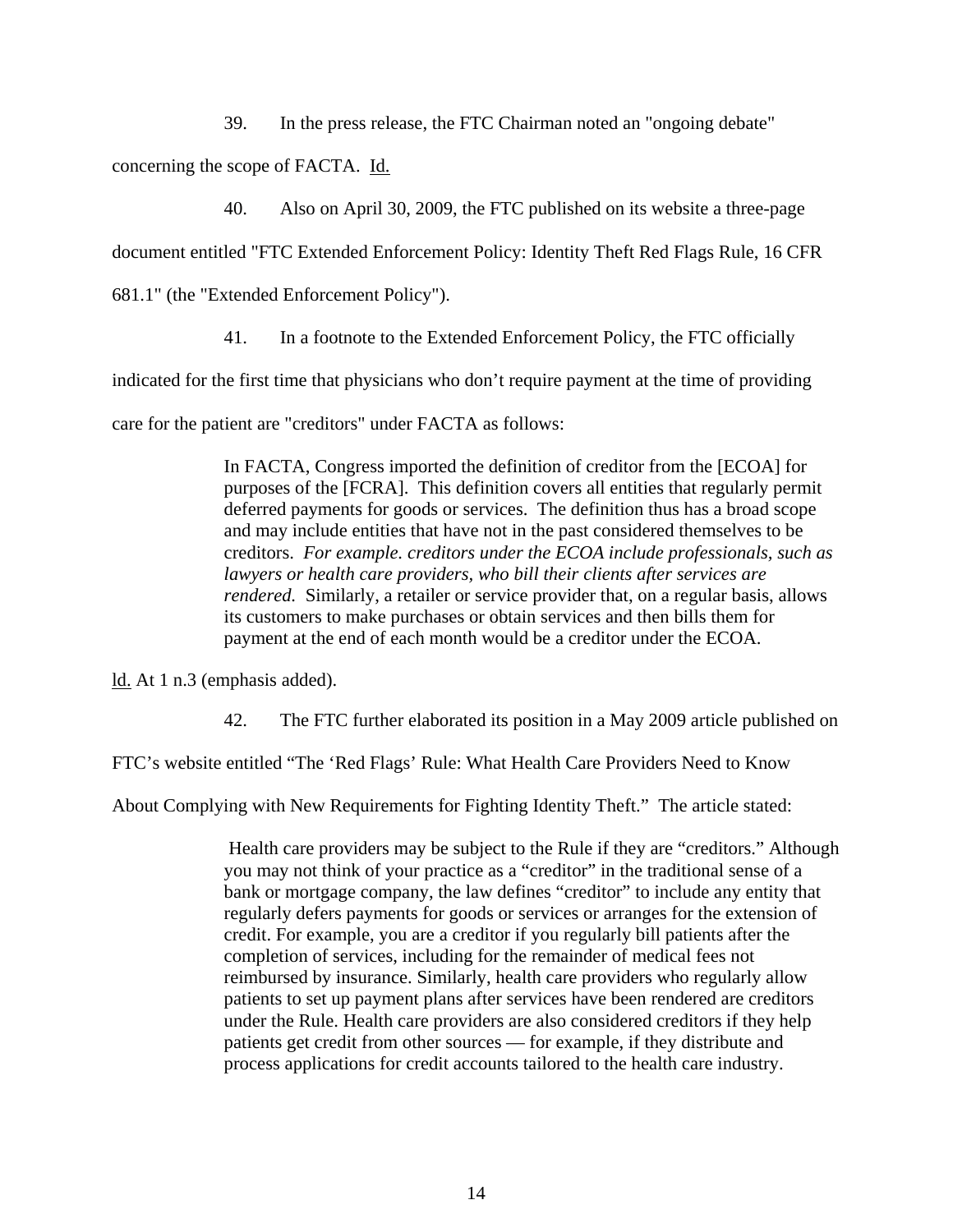#### **The FTC's July 29, 2009 Last-Minute Delay**

43. Three days before the Extended Enforcement Policy was scheduled to take effect, the FTC issued a press release delaying the Red Flags Rule enforcement deadline until November 1, 2009. See Press Release, FTC Announces Expanded Business Education Campaign on 'Red Flags' Rule (July 29, 2009) ("July 29 Press Release").

44. On the same day, the FTC also published on its website a two-page document entitled "FTC Extended Enforcement Policy: Identity Theft Red Flags Rule, 16 C.F.R. 681.1." In all material respects except for the enforcement deadline, this version of the FTC's enforcement policy was identical to the Extended Enforcement Policy published in April 2009, including language in a footnote explaining that "creditors under the ECOA include professionals, such as … health care providers, who bill their clients after services are rendered."

45. According to the July 29 Press Release, the three-month extension was "consistent with the House Appropriations Committee's recent request that the Commission defer enforcement in conjunction with additional efforts to minimize the burdens of the Rule on health care providers and small businesses with a low risk of identity theft problems."

46. The July 29 Press Release explained that many covered entities, particularly small businesses and entities with a low risk of identity theft, remained uncertain about their obligations. The FTC sought to ameliorate those concerns by citing an agency document entitled "The Red Flags Rule: Frequently Asked Questions" ("FAQs"). According to the FTC's Press Release:

> The enforcement FAQ[s] state[] that Commission staff would be unlikely to recommend bringing a law enforcement action if entities know their customers or clients individually, or if they perform services in or around their customers' homes, or if they operate in sectors where identity theft is rare and they have not themselves been the target of identity theft.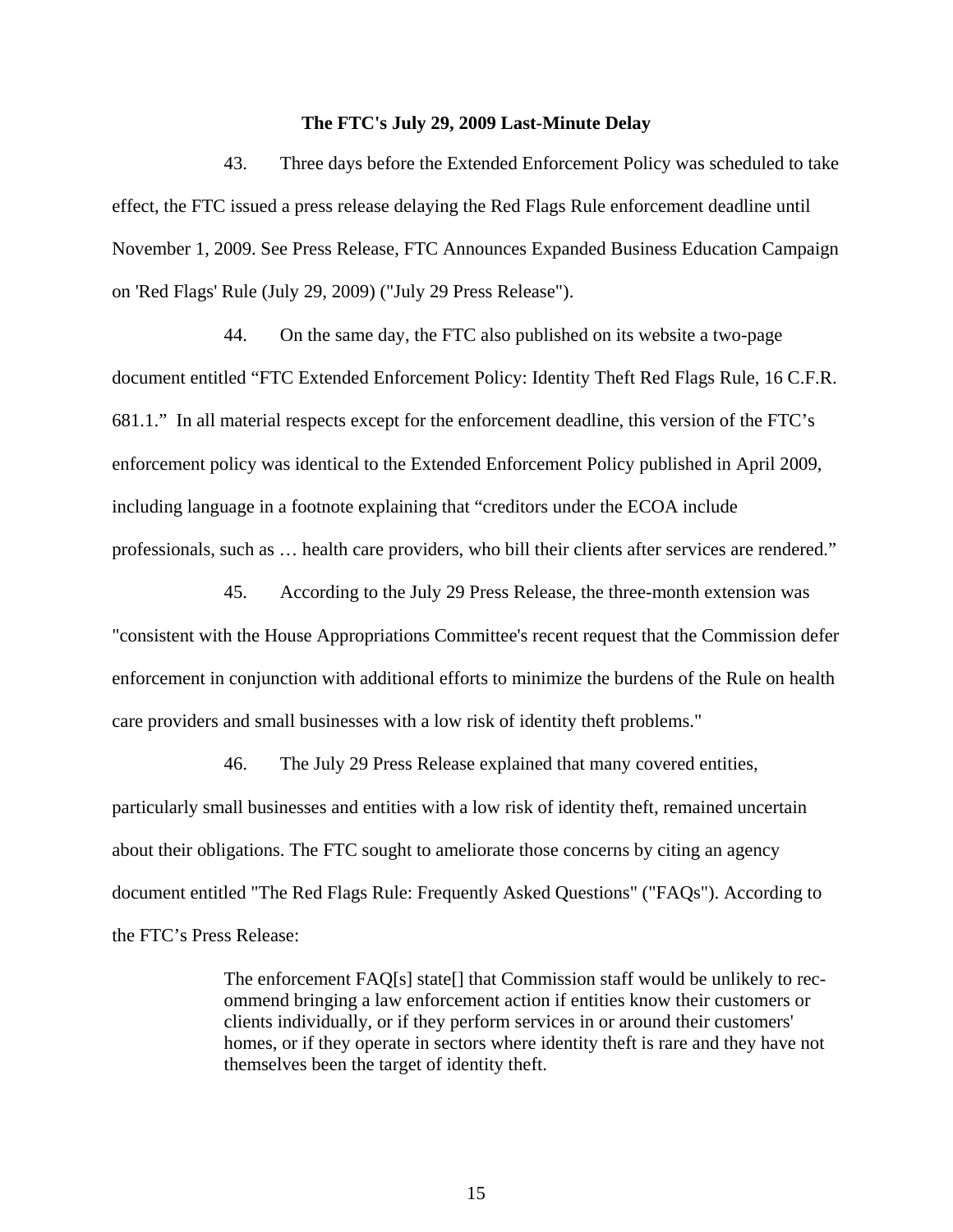47. The FAQs explained what "creditor[s]" must do to comply with FACTA

even if there exists a low risk of identity theft. The FAQs state in relevant part:

# **I'm a creditor with consumer or household accounts, but I think it's very unlikely that an identity thief will try to defraud me. Do I still have to prepare an Identity Theft Prevention Program?**

The Red Flags Rule requires all creditors with covered accounts to prepare an Identity Theft Prevention Program ("Program"). At the same time, the Commission staff recognizes that your risk of identity theft may be so low that, as a matter of prosecutorial discretion, Commission staff would be unlikely to recommend bringing a law enforcement action under the following circumstances:

 You know your clients individually. For example, some medical practices and law firms are familiar with everyone who walks into the office. In such circumstances, the likelihood that an identity thief can defraud a business by impersonating someone else is extremely low.

….

Of course, from time to time you need to consider whether your identity theft risk has changed, warranting a different approach with respect to the Rule.

FAOs $\P$ E.3.

48. These FAQs do not bind the FTC in its enforcement of the Red Flags

Rule. The prosecutorial discretion exercised by FTC staff likewise does not bind state

government agencies who are authorized to enforce FACTA, see 15 U.S.C. § 1681s(c). The

FAQs did, however, confirm that the FTC deems physicians to be "creditors" under FACTA if

they do not collect payment at the time they provide medical services.

49. With respect to penalties, the FAQs explain that the FTC can "seek both monetary civil penalties and injunctive relief for violations of the Red Flags Rule. Where the complaint seeks civil penalties, the U.S. Department of Justice typically files the lawsuit in federal court, on behalf of the FTC. Currently, the law sets \$3,500 as the maximum civil penalty per violation. Each instance in which the company has violated the Rule is a separate violation." FAQs  $\P$  E.4.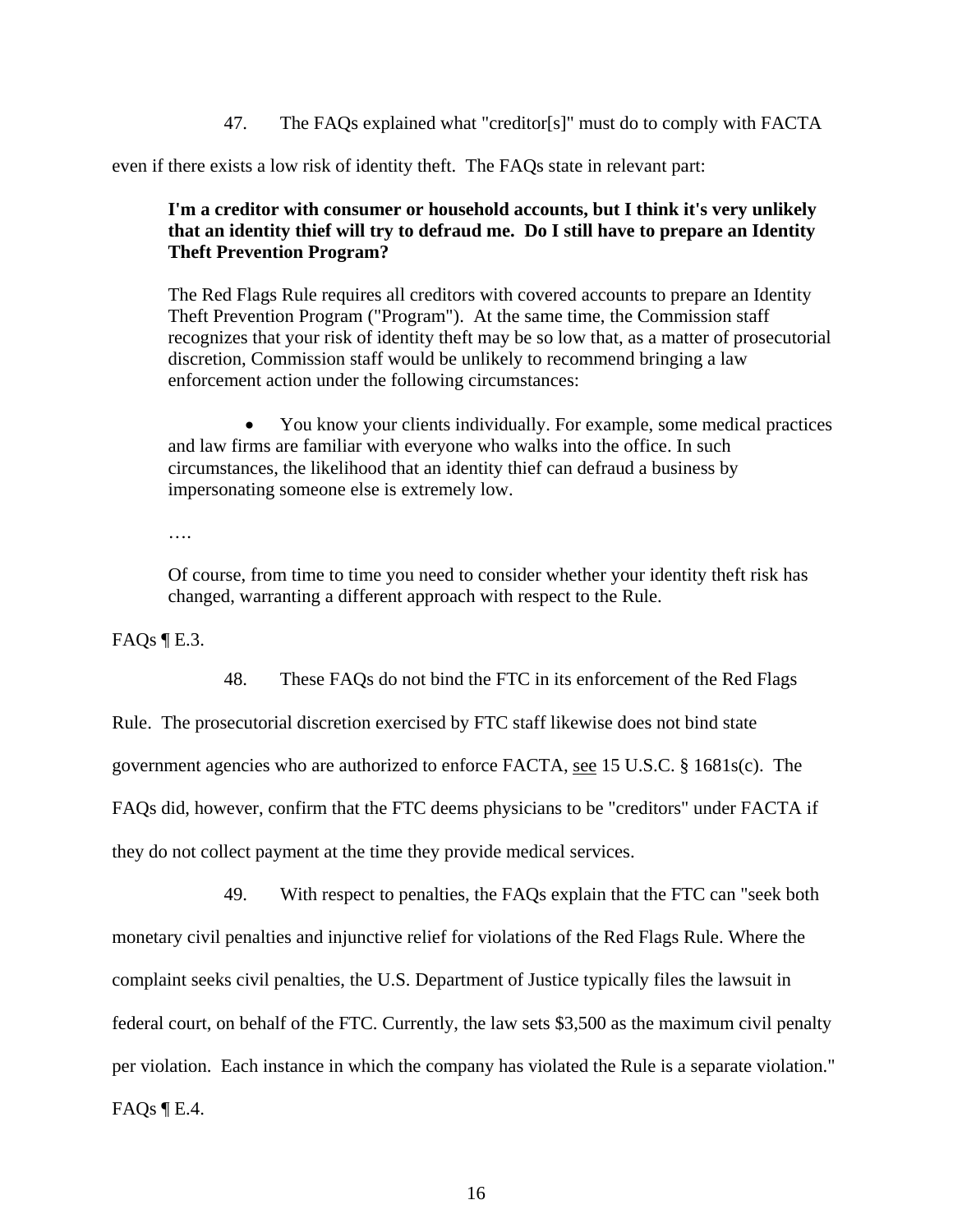#### **The FTC Once Again Extends the Enforcement Deadline**

50. On October 30, 2009, just two days before the Red Flags Rule was set to go into effect, FTC notified the public that, "[a]t the request of Members of Congress, the [FTC] is delaying enforcement of the 'Red Flags' Rule until June 1, 2010, for financial institutions and creditors subject to enforcement by the FTC." See Press Release, FTC Extends Enforcement Deadline for Identity Theft Red Flags Rule.

51. Also on October 30, 2009, the FTC posted on its website a two-page document entitled "FTC Extended Enforcement Policy: Identity Theft Red Flags Rule (the "Extended Enforcement Policy"). In the Extended Enforcement Policy, the FTC repeated with slight variation the statements in its earlier Policy Statements:

> In FACTA, Congress imported the definition of creditor from the Equal Credit Opportunity Act ("ECOA") for purposes of the Fair Credit Reporting Act. This definition covers all entities that regularly permit deferred payments for goods or services. The definition thus has a broad scope and may include entities that have not in the past considered themselves to be creditors. For example, creditors under the ECOA include professionals, merchants, and service providers that regularly provide a product or service for which the consumer pays after delivery.

## **Physicians Who Don't Require Immediate Payment When They Care For Patients Do Not Fit within FACTA's Definition of "Creditor"**

52. Under FACTA's definition of "creditor" as imported from the ECOA, a

"creditor" must "regularly extend[], renew[], or continue[] credit" -- defined as "the right granted

by a creditor to a debtor to defer payment of debt or to incur debts and defer its payment or to

purchase property or services and defer payment therefor." 15 U.S.C. §§ 1691a(d)-(e).

Congress authorized the FTC to require "creditors" to implement individualized identity theft

prevention programs — what the FTC now calls a "Red Flags" policy — in order to "identify

possible risks to account holders or customers or to the safety and soundness of the institution or

customers."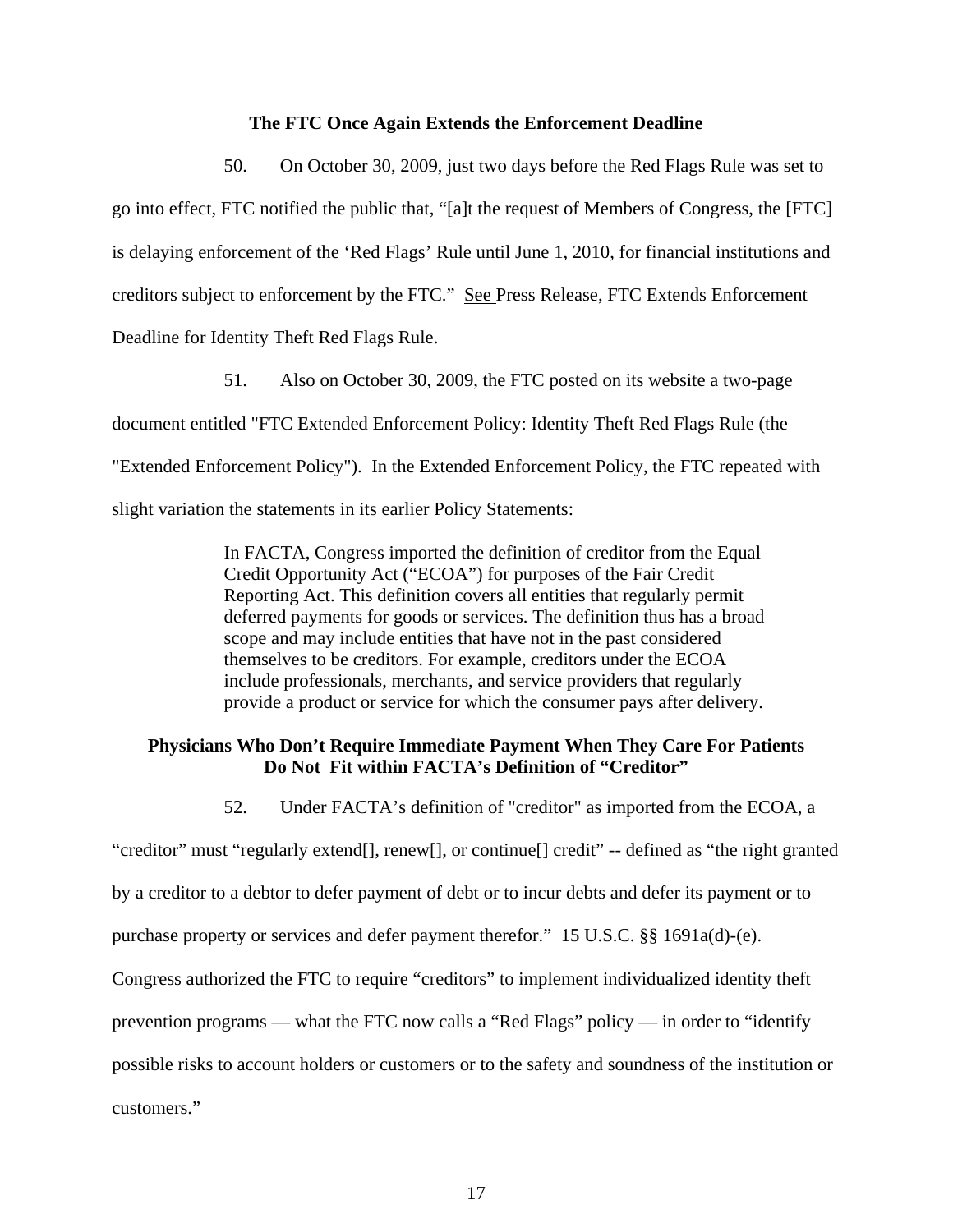53. Physicians are not commonly referred to as "creditors." Nor are patients ordinarily thought of as "account holders" or "customers." Rather, in keeping with the legislation's title, "The Fair and Accurate Credit Transactions Act," these terms are used to refer to entities whose business is providing credit and to customers of such entities.

54. Physicians do not fit within the definition of "creditor" incorporated into FACTA. The practice of not demanding payment at the time care is provided serves several purposes. It gives a benefit to patients who are often under stress when receiving care. It underscores that the physician has a fiduciary relationship with the patient and thereby furthers the patient-physician relationship. Where the patient is insured, the practice enables the insurer to determine what portion of the bill is covered and what amount should be billed to the patient. Because the amount that the patient will owe the physician is not certain at the time that services are provided, the physician does not defer payment of a "debt" by billing after the patient is treated. In many cases, a physician is not entitled to bill patients immediately upon providing services under contracts with health insurance carriers.

55. Physicians also provide emergency medical care to patients whose identifying information may be unknown to them and who may even be unconscious. In some emergency situations, which may occur for certain physicians on a regular basis, there is no practical way for the physician to bill for his or her services at the time of those services. Further, it would violate the norms of human decency, not to mention principles of ethical conduct addressed in paragraph 56, for a physician to demand payment at the time of service in such situations. Indeed, federal law requires a physician to provide services to a patient in an emergency condition without regard to the patient's ability to pay. <u>See</u> 42 U.S.C. § 1395dd.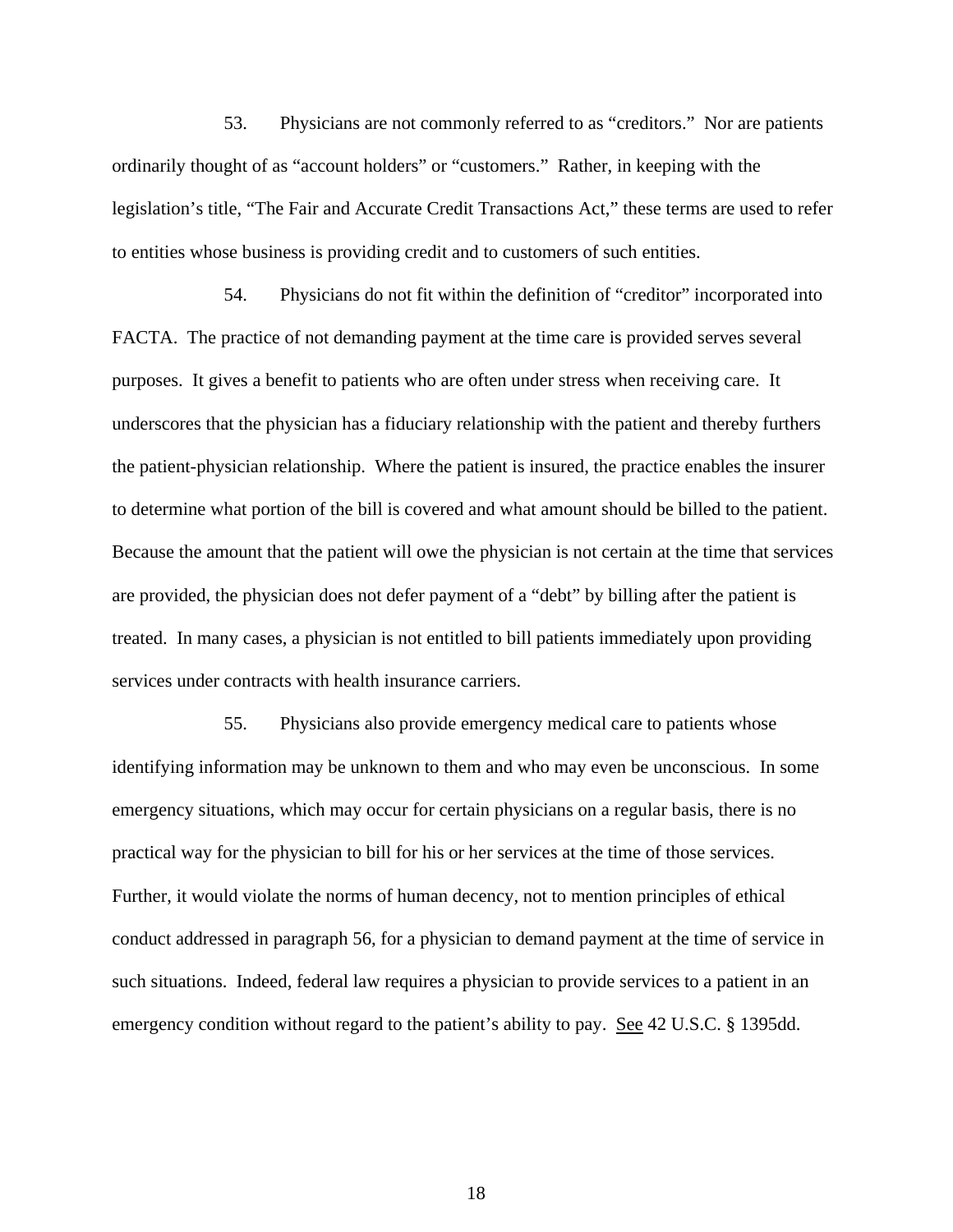56. Further, the FTC's attempt to impose a duty upon physicians to investigate each patient's identity in advance of treatment conflicts with basic precepts concerning the patient-physician relationship and physicians' ethical responsibilities to safeguard that relationship. "From ancient times, physicians have recognized that the health and well-being of patients depends upon a collaborative effort between physician and patient.... The patientphysician relationship is of greatest benefit to patients when they bring medical problems to the attention of their physicians in a timely fashion, provide information about their medical condition to the best of their ability, and work with their physicians in a mutually respectful alliance." AMA, Ethical Opinion 10.01 ("Fundamental Elements of the Patient-Physician Relationship"). Because the success of diagnosis and treatment depends on patients' willingness to divulge often private and highly sensitive information to their physicians, the patientphysician relationship "is based on trust and gives rise to physicians' ethical obligations to place patients' welfare above their own self-interest and above obligations to other groups, and to advocate for their patients' welfare." AMA, Ethical Opinion 10.015 ("The Patient-Physician Relationship"). Contrary to these obligations, the FTC requires physicians to approach each new patient with skepticism concerning his or her identity. As a result, the FTC's Extended Enforcement Policy compromises physicians' ability to gain new patients' trust, which is essential to the well-being of patients.

57. Had Congress intended for the FTC to apply FACTA to physicians, it would have made that intention express in FACTA. "[T]he structure and limitations of federalism" allow "the States great latitude under their police powers to legislate as to the protection of the lives, limbs, health, comfort, and quiet of all persons." Gonzalez v. Oregon, 546 U.S. 243, 270 (2006). Thus, "when Congress wants to regulate medical practice in the given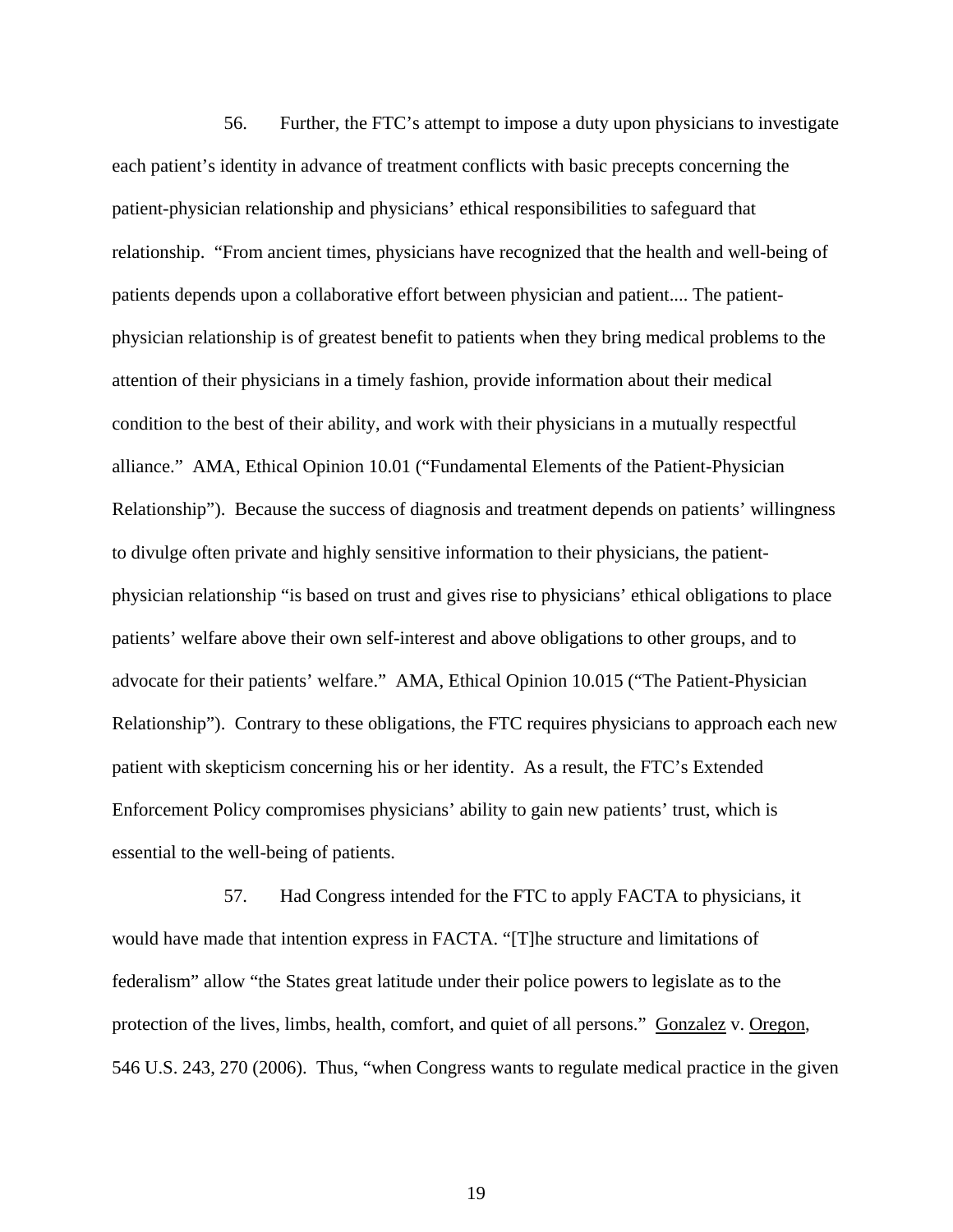Id. at 272 (quotation marks & citations

omitted); cf. Am. Bar Ass'n v. Fed. Trade Comm'n, 430 F.3d 457, 471 (D.C. Cir. 2005) ("[T]he regulation of the practice of law is traditionally the province of the states…. [I]f Congress intends to alter the usual constitutional balance between the States and the Federal Government, it must make its intention to do so unmistakably clear in the language of the statute." (quotation marks omitted)).

58. Indeed, where Congress has sought to regulate the practice of physicians with respect to privacy and confidentiality of patients, it has done so expressly. For example, the Health Insurance Portability and Accountability Act of 1996 ("HIPAA"), Pub. Law. 104-191, 110 Stat. 1936, authorizes the Secretary of Health and Human Services ("HHS") to promulgate rules to implement HIPAA's requirement that health care providers who utilize electronic billing and payment methods ("covered entities") protect against "reasonably anticipated threats or hazards to the security or integrity of the information" and "protect against unauthorized uses or disclosures of the information." Id.  $\S 1173(d)(2)$  (codified at 42 U.S.C.  $\S 1320d-2$ ); <u>see id.</u>  $\S$ 1173(d) (codified at 42 U.S.C. 1320d–1) (directing HHS to promulgate regulations implementing each of HIPAA's standards).

59. Pursuant to this statutory mandate, HHS has promulgated regulations creating a web of physical, administrative, and technical security requirements that physicians and other health care providers must follow to safeguard the security and integrity of their patient records. See 45 C.F.R. Part 164. Among other things, HHS's HIPAA regulations require that covered entities "implement procedures to regularly review records of information system activity, such as audit logs, access reports, and security incident tracking reports." 45 C.F.R §  $164.308(a)(1)(ii)(D)$ . The HIPAA regulations also require covered entities to "[i]dentify and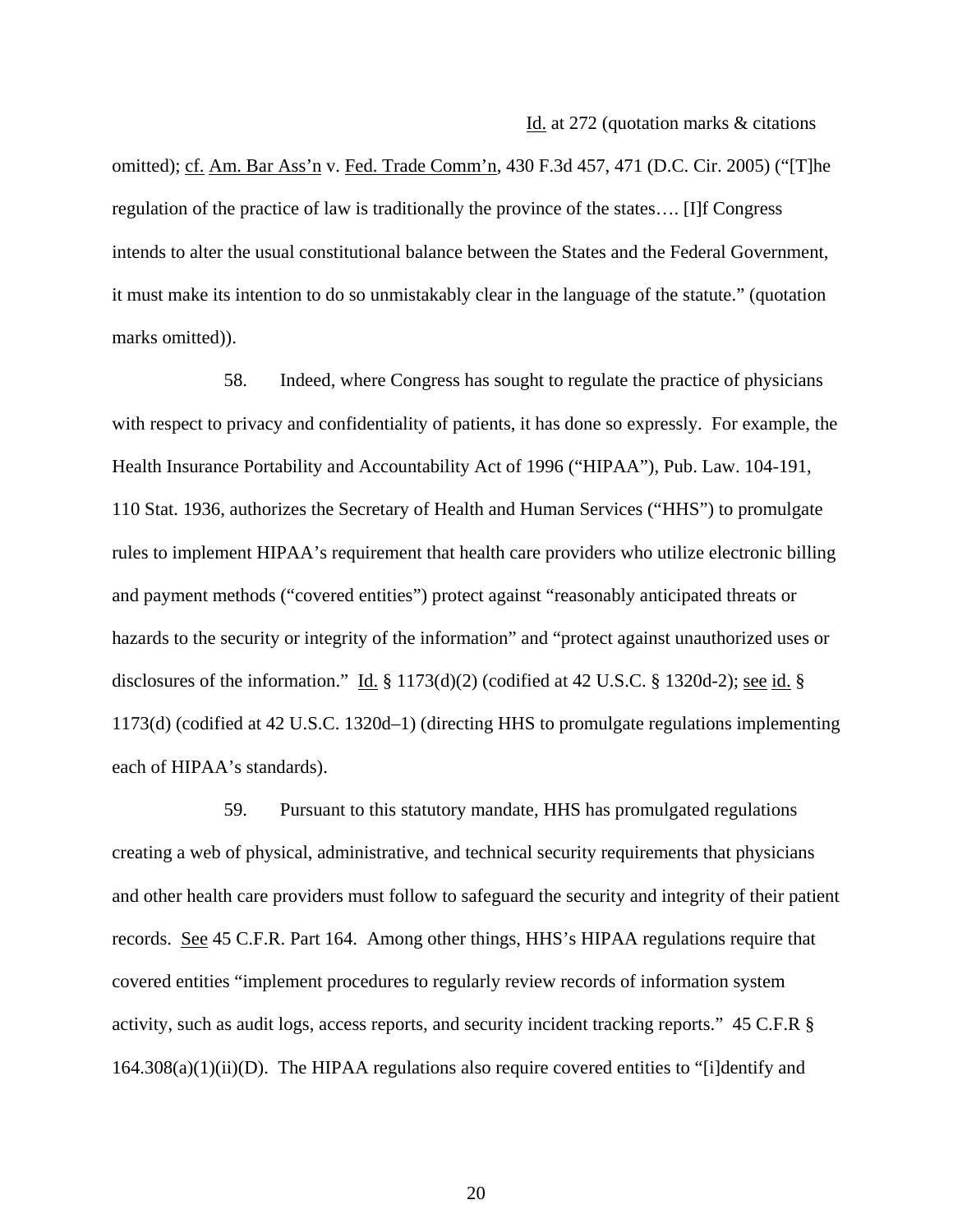### Id. § 164.308(a)(6)(ii).

60. Recently, Congress enacted legislation specifically intended to protect against identity theft in the health care context. Specifically, the Health Information Technology for Economic and Clinical Health (HITECH) Act, which was signed into law as part of the American Recovery and Reinvestment Act of 2009, requires HIPAA-covered health care providers to notify HHS and affected patients of any unauthorized access, use, or disclosure of protected health information that has not been encrypted or otherwise rendered unreadable in ways set forth in HHS guidelines. Pub. L. 111-5, § 13402, 123 Stat. 115, 260 (codified as 42 U.S.C. § 17932).

61. Among other things, HITECH requires that covered health care providers include in their notices to affected individuals descriptions of "what happened," "the types of unsecured protected health information that were involved in the breach," "[t]he steps individuals should take to protect themselves from potential harm resulting from the breach," and "what the covered entity involved is doing to investigate the breach, to mitigate losses, and to protect against any further breaches." Id. § 13402(f) (codified as 42 U.S.C. § 17932(f)).

62. Significantly, Congress authorized HHS to promulgate interim rules putting the breach notification requirements into effect for health care providers covered by HIPAA. Id. § 13402(j). In a separate section, Congress empowered the FTC to implement a similar breach notification rule to certain vendors of personal health records and online applications that interact with such records, some of which do not qualify as "covered entities" subject to HIPAA security and privacy requirements. Id. § 13407 (codified as 42 U.S.C. §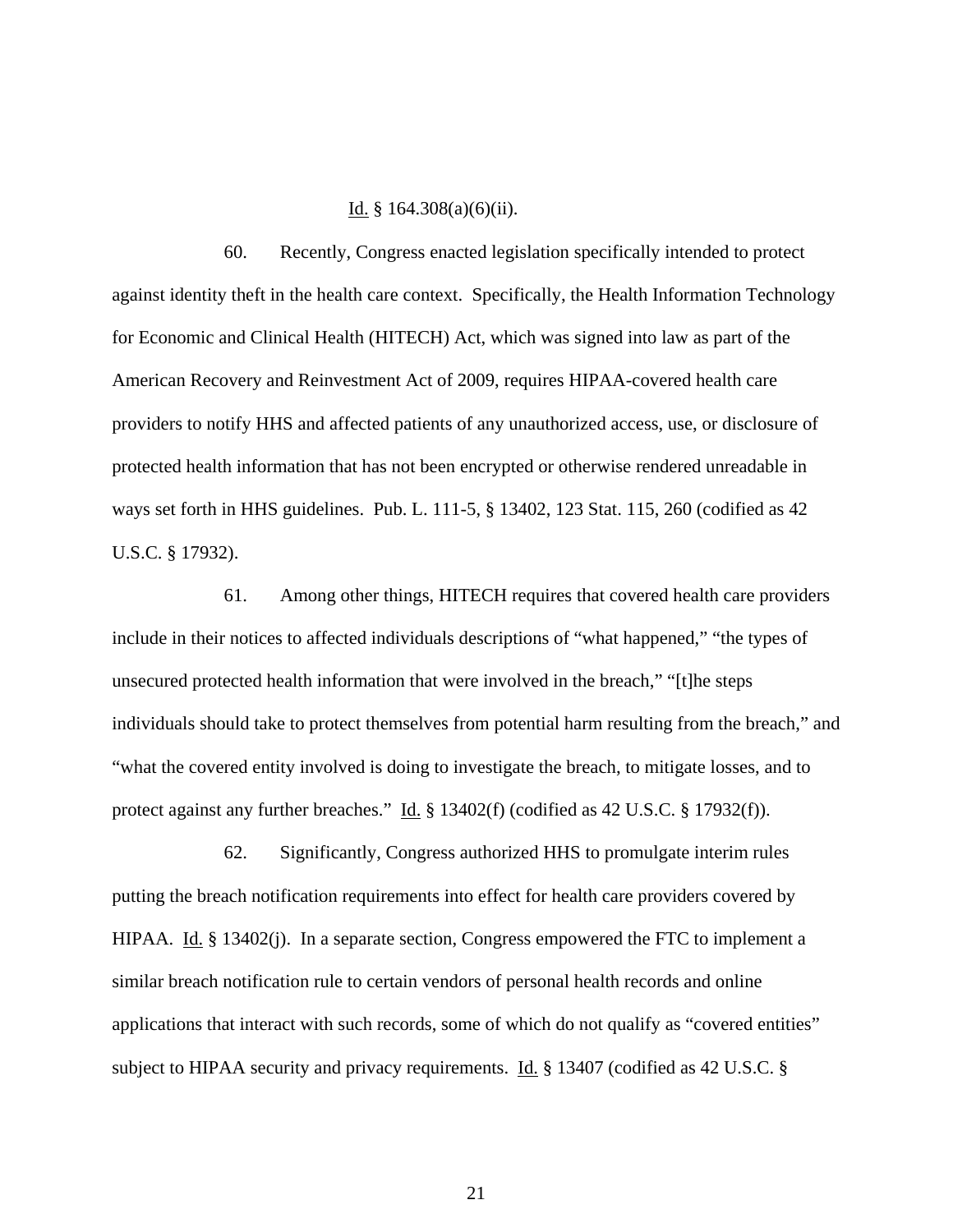Id.

### **Recent Developments**

63. In American Bar Association v. FTC, 671 F. Supp. 2d 64 (D.D.C. 2009),

the United States District Court for the District of Columbia (Walton, J.) on November 29, 2009

held that the Red Flags Rule had not properly been applied to attorneys. In granting summary

judgment to the ABA in its case seeking to invalidate extension of the Rule to the legal

profession, the District Court explained:

[T]he "hallmark of credit" under the ECO Act is the right of one party to make deferred payment. Simply because a lawyer or law firm fails to demand payment immediately upon rendering a service does not make the lawyer or law firm a creditor or amount to the granting of a "right" to defer payment.

Given the plain-meaning and statutorily assigned definitions of the terms interpreted by the Commission, the aim of the legislation, and the illadapted application of these terms to the legal profession, it becomes clear that the intent of Congress is unambiguous: it did not grant the Commission the broad authority to exercise regulatory control over attorneys pursuant to the FACT Act, and accordingly the Red Flags Rule similarly cannot be properly promulgated in such a broad manner.

Id. at 82 (emphasis original; citations and alteration omitted). The decision is currently

on appeal to the D.C. Circuit. See ABA v. FTC, No. 10-5057 (D.C. Cir. filed Mar. 24,

2010).

64. On January 27, 2010, AMA and AOA, together with the American Dental

Association and the American Veterinary Medical Association, wrote a letter to the Honorable

Jon Leibowitz, Chairman of the FTC, asking that the Red Flags Rule "not be applied" to licensed

health care professionals ("LHCPs") "until at least ninety days after final resolution of the ABA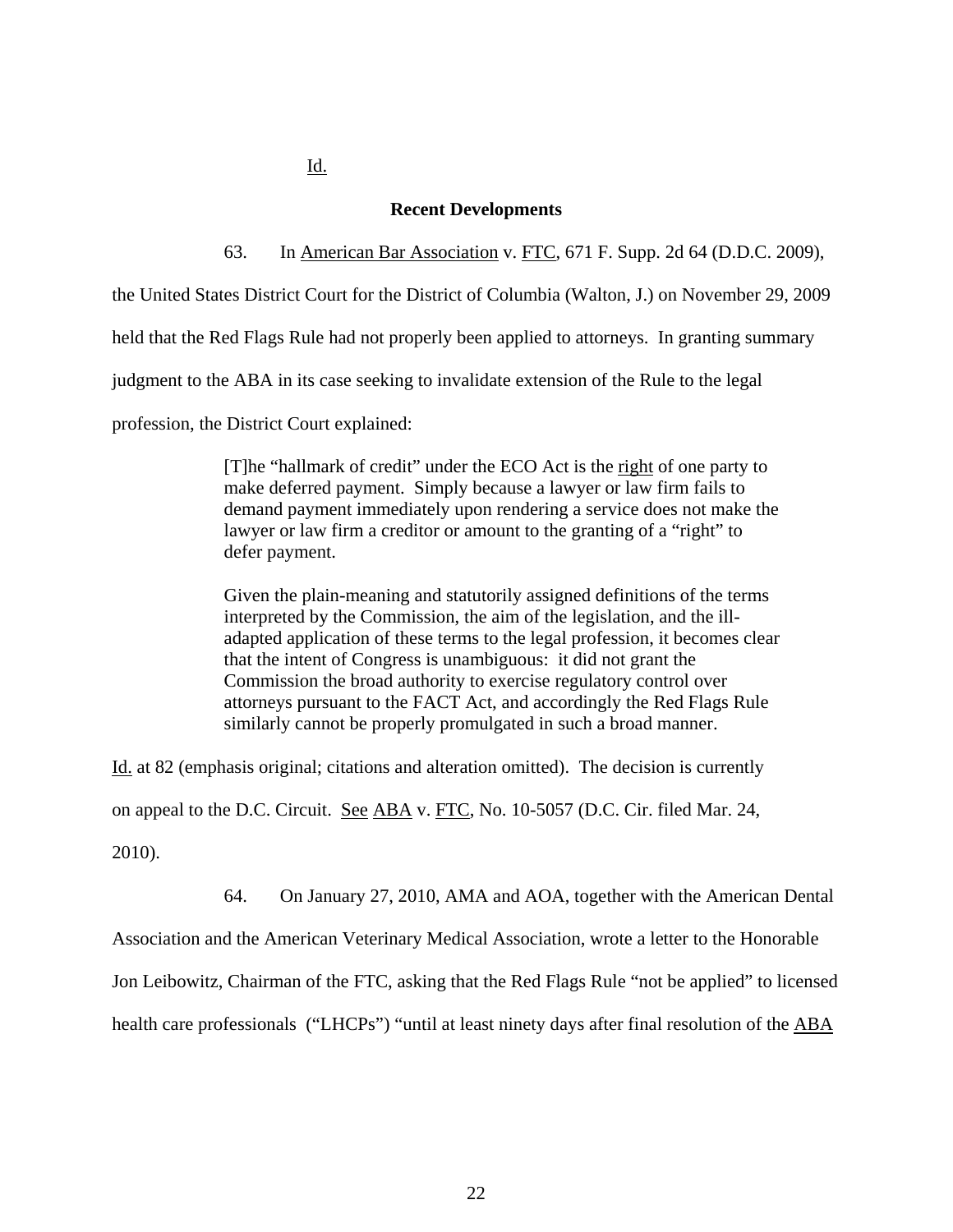ABA litigation is that the

Rule will not be applied to attorneys, the Commission will not apply the rule to LHCPs either."

65. On March 25, 2010, Chairman Leibowitz wrote a response to Michael Maves, M.D., Executive Vice president of the AMA, stating that the Commission had considered the requests set forth in the January 27 letter "and determined that we cannot accommodate them." The Chairman noted that "the ABA litigation involved only the question of whether attorneys are covered under the Rule, and it is unclear whether any decision in that litigation would necessarily be dispositive as to other groups of professionals."

66. Thus, in the view of the FTC, any physician who does not require payment at the time of providing medical services to patients is required to comply with the Red Flags Rule beginning on June 1, 2010. See ¶ 50-51, supra.

## **The Application of the Red Flags Rule to Physicians Is Harming and Will Continue to Harm the Medical Associations, the State Medical Societies, and Their Members**

67. Members of the Medical Associations and the State Medical Societies are "adversely affected or aggrieved" within the meaning of 5 U.S.C. § 702 by the requirements set forth in the Red Flags Rule as applied to physicians by the Extended Enforcement Policy.

68. Compliance with the Red Flags Rule imposes significant burdens on physicians, particularly sole practitioners and those practicing in small groups.

69. Compliance with the Red Flags Rule requires physicians to develop a plan to detect "red flags." This cannot always be done on a "cookie-cutter" basis. A plan for a physician who serves in a rural area in which patients are well-known will be different from one for a physician in a large group in an urban area. Once a plan is developed, it has to be implemented and maintained. "Red flags" must be detected and appropriate responses must be made. The development of a plan creates a substantial drain on the financial resources of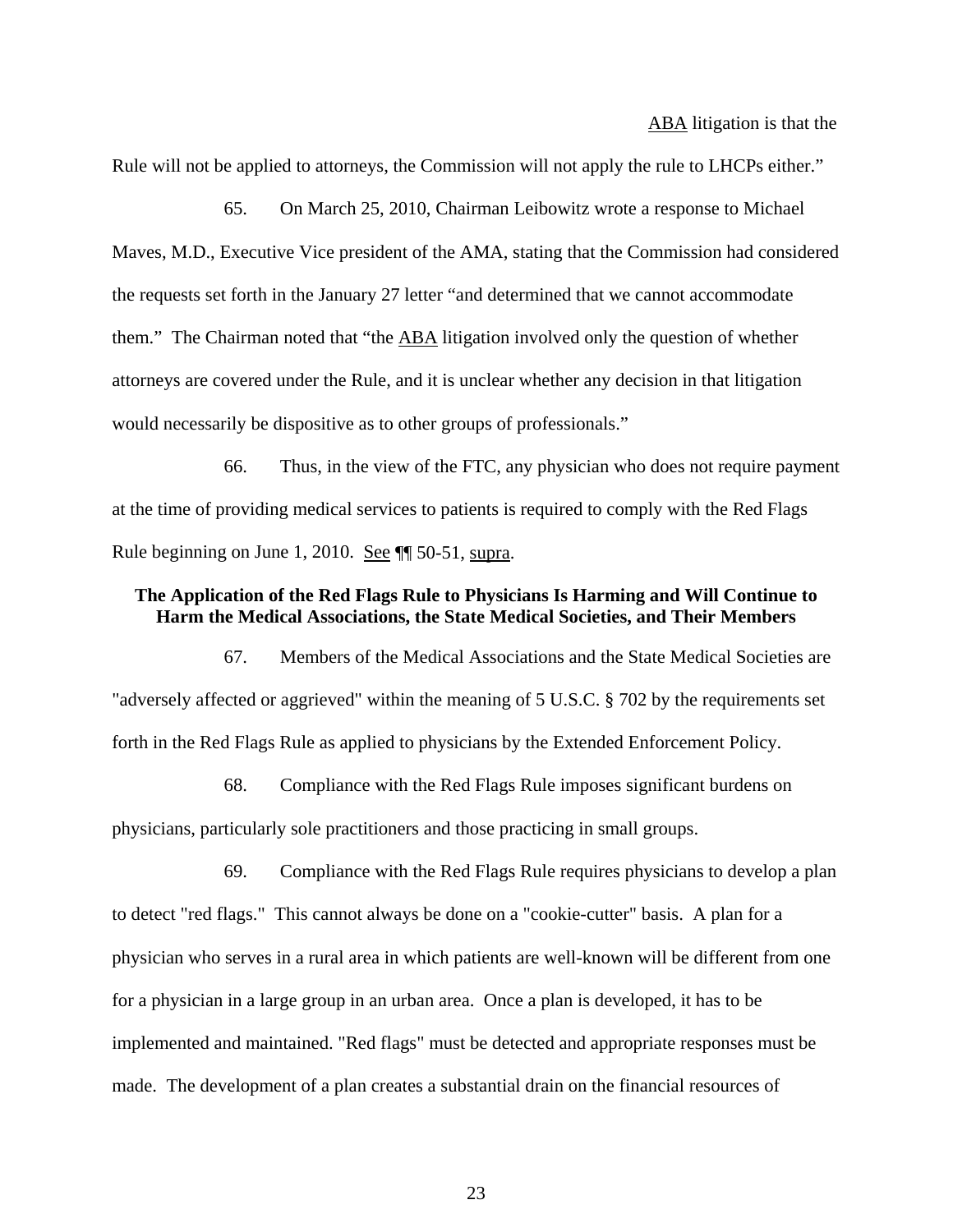70. The Medical Associations and the State Medical Societies themselves are harmed because they are being called upon to expend resources in giving guidance to their members about a Rule that is not properly being applied to such members.

71. The Red Flags Rule and the Extended Enforcement Policy constitute "final agency action" within the meaning of 5 U .S.C. § 704.

72. The injuries suffered by the Medical Associations and their members, as well as by the Medical Societies and their members, from application of the Red Flags Rule to physicians cannot be remedied at law and are irreparable.

# **CAUSES OF ACTION**

### **COUNT I:**

# **The FTC Acted Beyond Its Authority In Applying The Red Flags Rule To Physicians Who Do Not Require Payment At The Time of Providing Care To The Patient**

73. The Medical Associations repeat and reallege paragraphs 1-72 as if set forth fully herein.

74. Pursuant to 5 U.S.C. § 706(2)(C), a reviewing court shall hold unlawful

and set aside agency action found to be "in excess of statutory jurisdiction, authority, or

limitations, or short of statutory right."

75. By applying the Red Flags Rule to physicians who do not require payment at the time of providing care, the FTC has exceeded its statutory authorization from Congress under FACTA.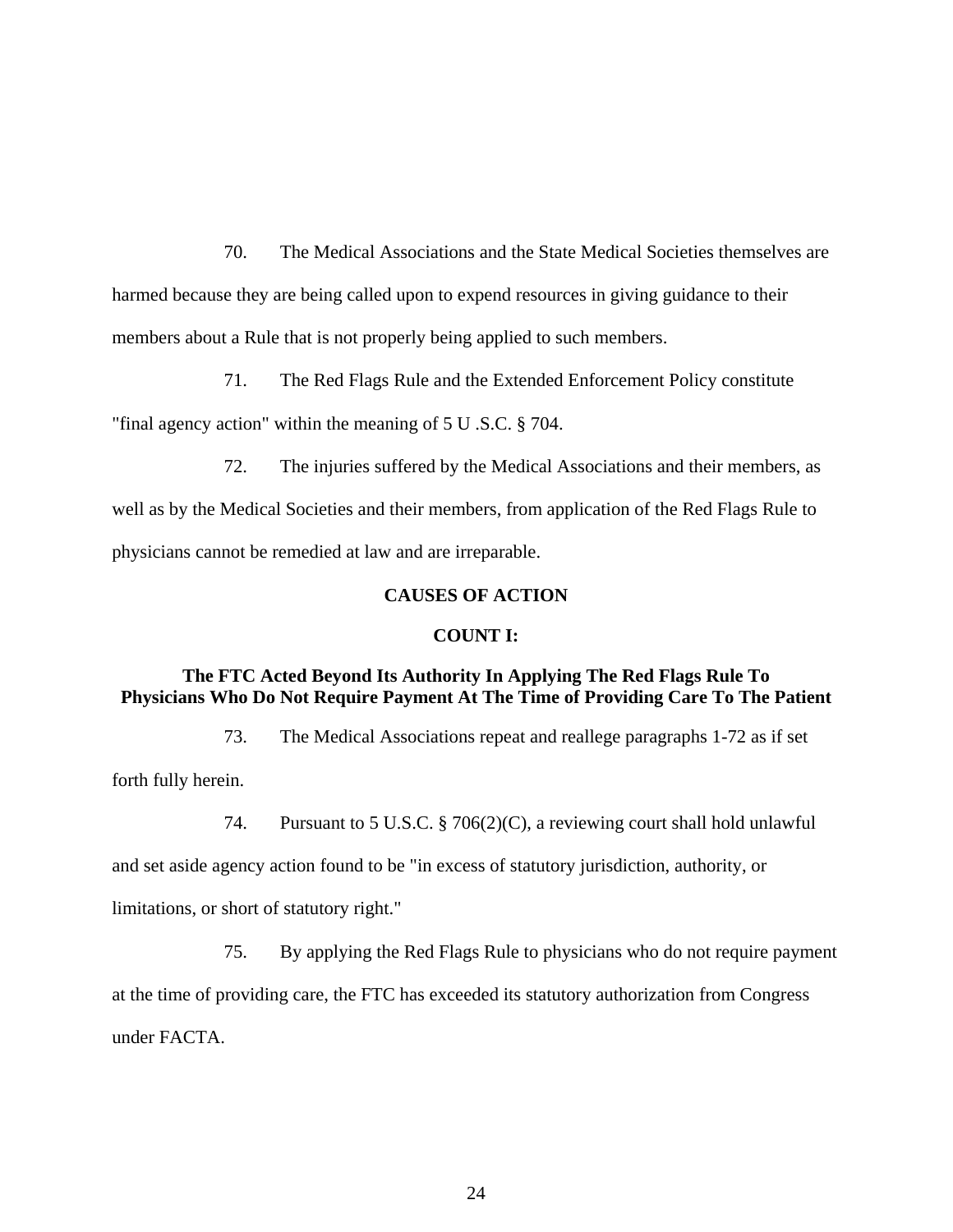76. FACTA cannot reasonably be read to include physicians as "creditors" or patients as "account holders" or "customers." Nothing in the text of FACTA or its legislative history suggests that Congress intended the FTC to regulate physicians under that statute.

77. The FTC's belief that Congress impliedly intended physicians to fall within FACTA's definition of "creditors" is contradicted by the principle that when Congress intends to regulate the practice of medicine, it does so expressly. See Oregon, 546 U.S. at 270- 71.

78. The FTC has taken agency action in excess of its statutory jurisdiction, authority, and limitations, and short of statutory right.

79. This Court should, therefore, declare the Red Flags Rule unlawful as applied to the physician members of the Medical Associations and the State Medical Societies, even if they do not require payment at the time they provide care to patients – and should enjoin such application of the rule.

#### **COUNT II:**

# **Application Of The Red Flags Rule To Physicians Is Arbitrary, Capricious, And Contrary To Law**

80. The Medical Associations repeat and reallege paragraphs 1-72 as if set forth fully herein.

81. Pursuant to 5 U.S.C. § 706(2)(A), a reviewing court must hold unlawful and set aside agency action found to be "arbitrary, capricious, an abuse of discretion, or otherwise not in accordance with law."

82. The FTC has acted arbitrarily, capriciously, and contrary to law by failing to articulate a rational connection between the practice of medicine and identity theft; an explanation of how the manner in which physicians bill their patients can be considered an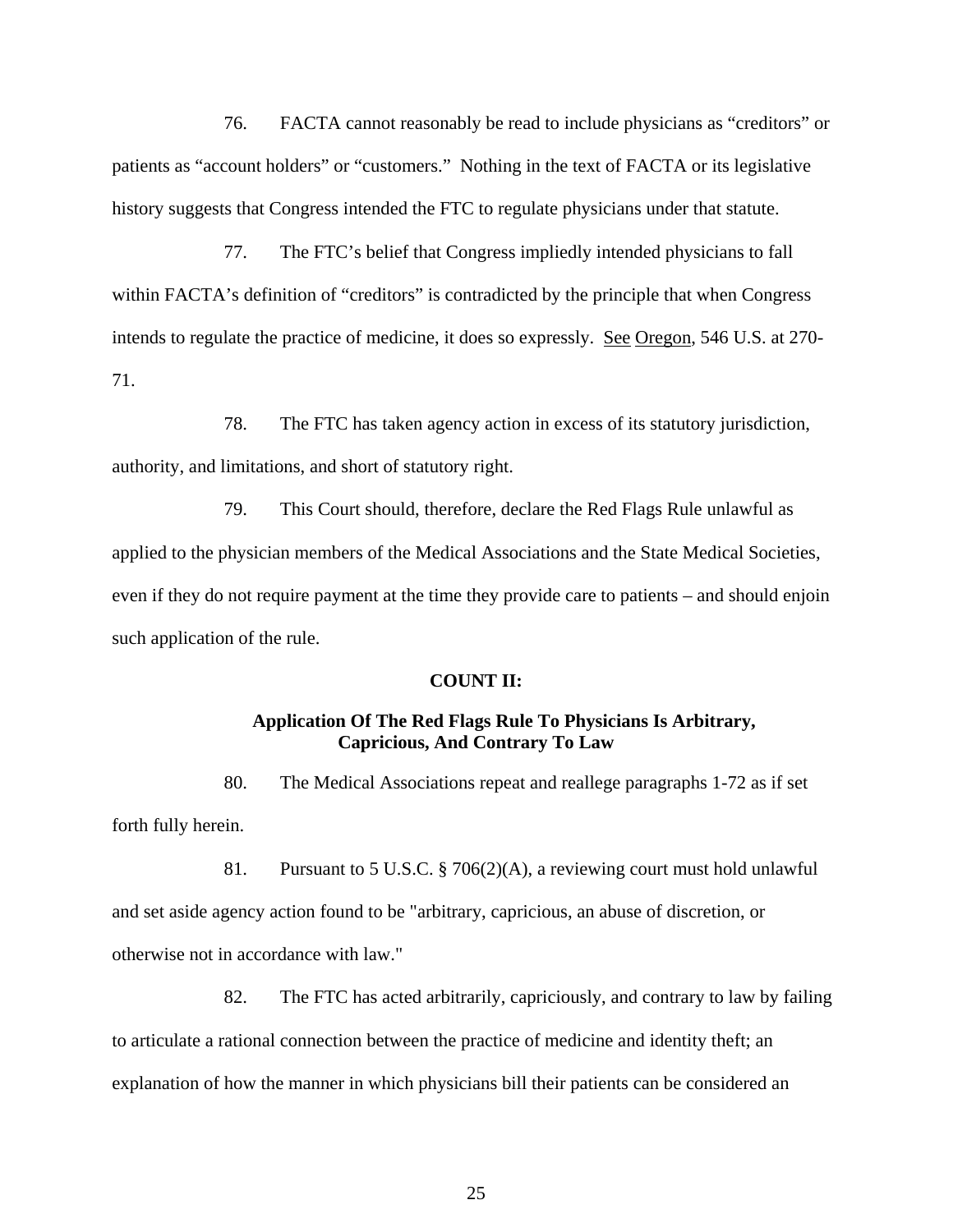83. Because application of the Red Flags Rule to physicians is arbitrary, capricious, an abuse of discretion, and otherwise not in accordance with law, it must be set aside.

84. This Court should, therefore, declare the Red Flags Rule unlawful as applied to the physician members of the Medical Associations and the State Medical Societies, even if they do not require payment at the time they provide care to patients, and should enjoin such application of the rule.

### **COUNT III**

# **The Red Flags Rule Was Not Applied To Physicians In Accordance With Notice-and-Comment Rulemaking Procedures of the Administrative Procedure Act. Its Application To Physicians Is Therefore Unlawful.**

85. The Medical Associations repeat and reallege paragraphs 1-72 as if set

forth fully herein.

86. Pursuant to 5 U.S.C. § 706(2)(D), a reviewing court shall hold unlawful and set aside agency action found to have been taken "without observance of procedure required by law." The procedures required for promulgating a rule are set forth in 5 U.S.C. § 553. They include the publication of notice of a proposed rule and the opportunity for public comment.

87. The extension of the Red Flags Rule to physicians is a substantive rule that was not anticipated by the public, a fact demonstrated by the FTC's repeated extensions of the Rule's effective date citing "confusion" among those whom the FTC contends are subject to the Rule.

88. The possibility that the FTC would apply FACTA to physicians was not suggested or reasonably inferable from the FTC's notice of proposed rulemaking. Nor was the FTC's interpretation of FACTA as applying to physicians apparent from the Final Red Flags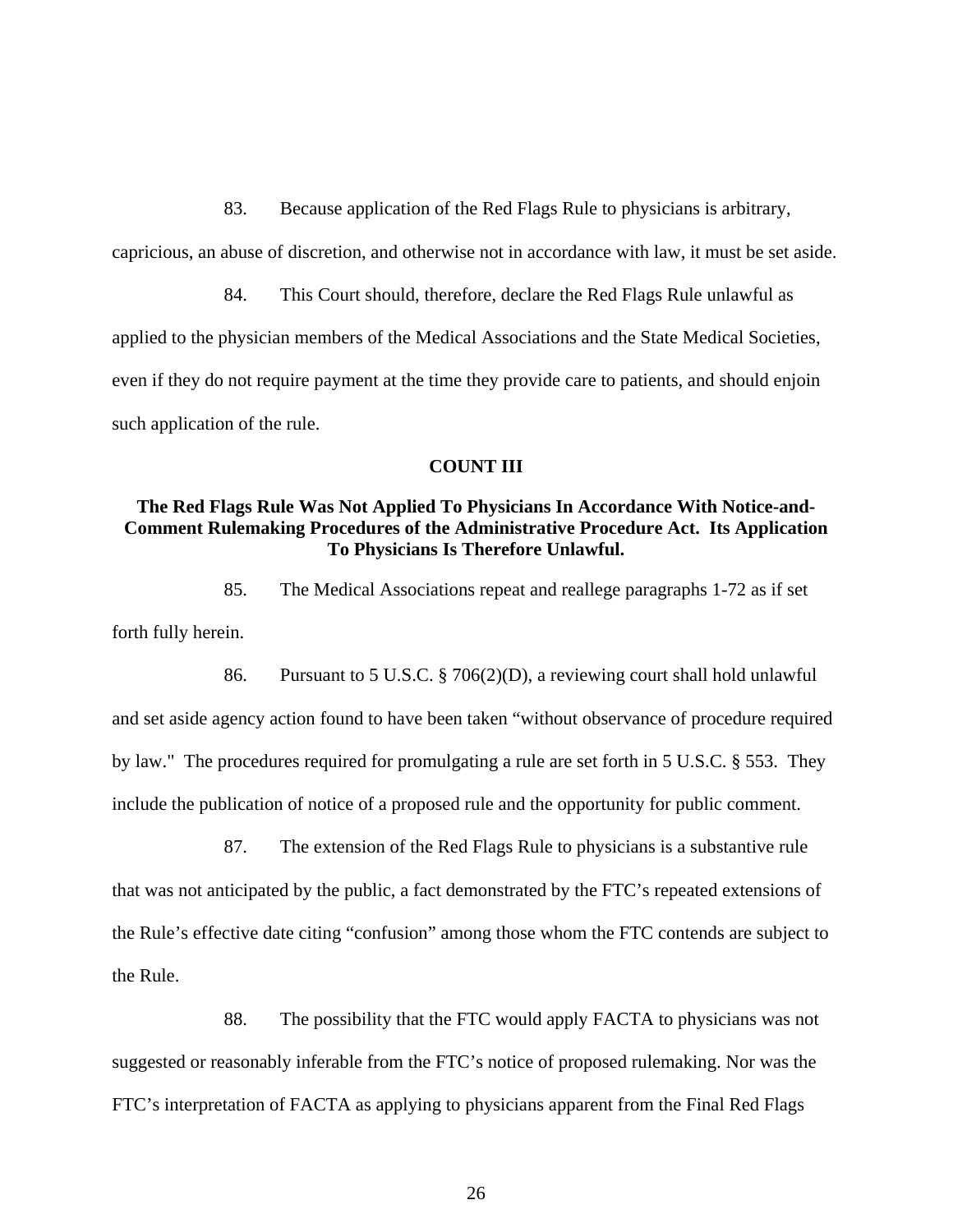89. The FTC did not follow the notice-and-comment requirements of 5 U.S.C. § 553. As a result, the Medical Associations, the State Medical Societies, and their member physicians did not have reasonable notice of, or opportunity to comment on, the FTC's interpretation of FACTA as applying to physicians.

90. This Court should, therefore, hold unlawful and set aside pursuant to 5 U.S.C. § 706(2)(D) the Red Flags Rule to the extent it purports to apply to physician members of the Medical Associations and the State Medical Societies – even if they do not require payment at the time they provide care to patients.

#### **COUNT IV:**

# **The Medical Associations, the State Medical Societies, And Their Members Are Entitled To a Judgment Declaring Their Legal Rights and Duties Under the Red Flags Rule**

91. The Medical Associations repeat and reallege paragraphs 1-72 as if set forth fully herein.

92. There is an actual controversy of sufficient immediacy and concreteness relating to the legal rights and duties of the Medical Associations, the State Medical Societies, and their members with respect to the FTC's application of the Red Flags Rule to warrant relief under 28 U.S.C. § 2201.

93. The harm to the Medical Associations, the State Medical Societies, and their members as a direct and indirect result of the FTC's conduct is sufficiently real and imminent to warrant the issuance of a declaratory judgment clarifying the legal relations of the parties.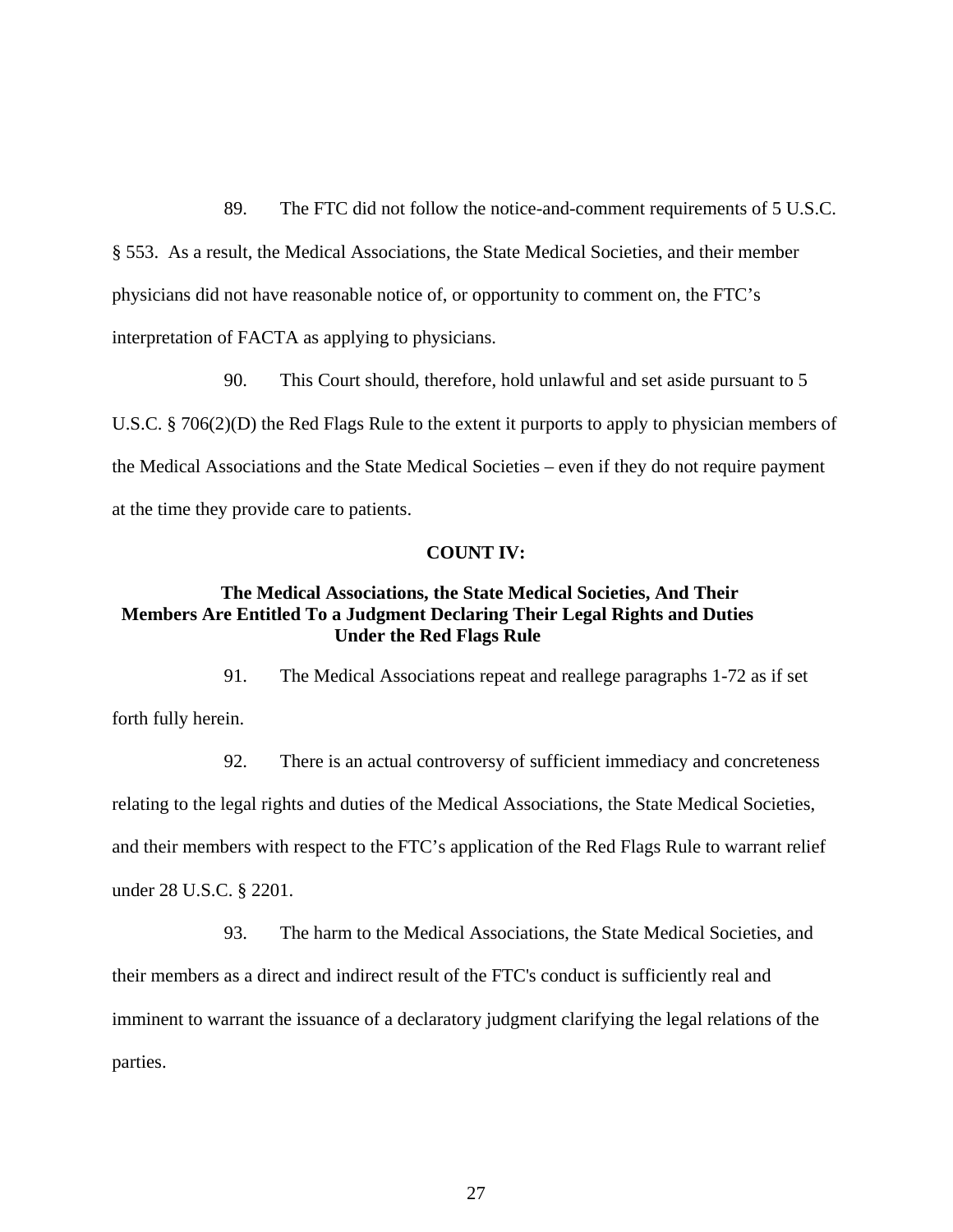94. This Court should, therefore, enter a declaratory judgment finding that the Red Flags Rule is unlawful and void as applied to the physician members of the Medical Associations and the State Medical Societies – even if they do not require payment at the time they provide care to patients.

# **REQUEST FOR RELIEF**

WHEREFORE, the Medical Associations respectfully requests that this Court:

A. Declare the Red Flags Rule unlawful and void as applied to the physician members of the Medical Associations and the State Medical Societies, even if they do not require payment at the time they provide medical care to patients;

B. Permanently enjoin the FTC, and its agents, servants, employees, and successors from implementing the Red Flags Rule in any manner that includes physician members of the Medical Associations and the State Medical Societies who do not require payment at the time they provide medical care to patients;

C. Award the Medical Associations their costs and reasonable attorneys' fees incurred in this action pursuant to 28 U.S.C. §2412; and

D. Grant the Medical Associations such other relief as the Court deems just and proper.